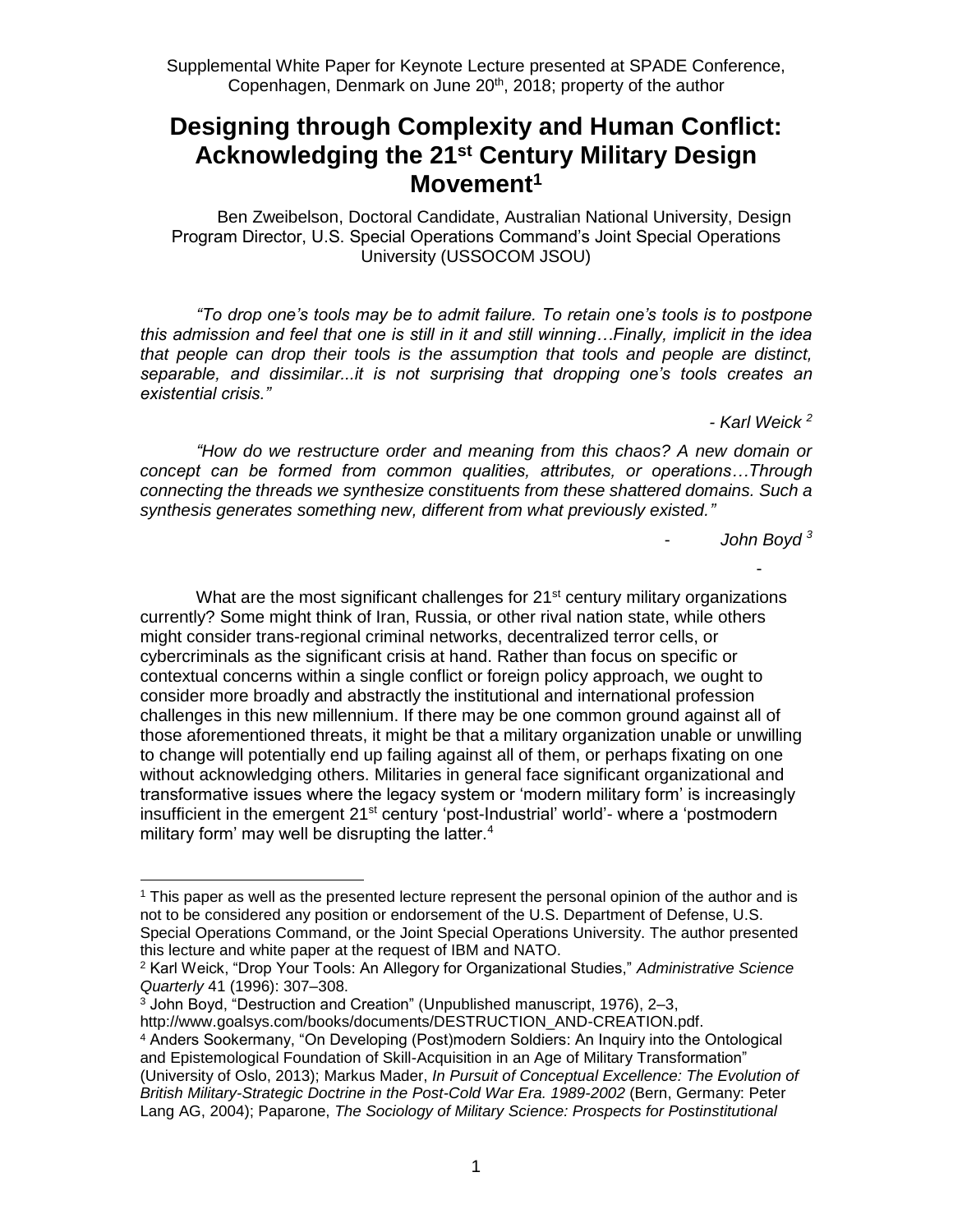First, militaries tend to 'bet it all' on a single overarching paradigm for their decision-making and organizational form that is increasingly failing to accomplished desired outcomes. When those outcomes are accomplished, militaries reflectively seek to submit those outcomes as 'proof' that the legacy system of modernist form/function remains valid. This single-paradigm process maintains a critical hostility towards the awareness or consideration of other paradigms. To paraphrase sociologist Karl Weick, we become unable to drop our tools, nor even realize we are grasping them as we continue to act.<sup>56</sup> When this happens to organizations, they tend to struggle to use favorite tools despite their inability to accomplish what they originally intended. Tools, whether tangible or conceptual become tangled up with institutional values, culture, belief systems as well as an organizational resistance to change.

Second, militaries frequently adhere unwittingly to the centralized hierarchical organizational form, in terms of the flow of information, construction of new knowledge, maintenance of organizational knowledge, decision-making, innovation, critical thinking, and risk. Third, the preferred military form emphasizes content (the how and the what) while ignoring critical introspection and creative alternatives of the form itself (why).<sup>7</sup> Thus, military doctrine, education and training reflect the belief system of that military organization, to include their cultural and societal aspects that establish and maintain an institution therein.<sup>8</sup>

Militaries seek description (what) over explanation (why); simplification over holism; linear predictability and increased control over nonlinear uncertainty and emergent transformation. When militaries fail, they seek to identify what they did (or did not do), how did they do (or not do) it, and attempt to repeat the process while reconfiguring variables. This is done analytically in order to continue to validate the logic of the content without disrupting the form (why one does what one does). Challenging the military form is disruptive, transformative, and deconstructive.<sup>9</sup> Usually, it is dangerous as well.

*Military Design*; Philippe Beaulieu-Brossard and Philippe Dufort, "Conclusion: Researching the Reflexive Turn in Military Affairs and Strategic Studies," *Journal of Military and Strategic Studies* 17, no. 4 (June 2017): 273–89.

<sup>5</sup> Weick, "Drop Your Tools: An Allegory for Organizational Studies."

<sup>6</sup> Russell Ackoff, "OR: after the post mortem," *Systems Dynamics Review* 14, no. 4 (2001): 341- 346.

<sup>7</sup> Shimon Naveh, Jim Schneider, and Timothy Challans, *The Structure of Operational Revolution: A Prolegomena*, A Product of the Center for the Application of Design (internally produced publication: Booz Allen Hamilton, 2009); Paparone and Reed, "The Reflective Military Practitioner: How Military Professionals Think in Action"; Philippe Beaulieu-Brossard and Philippe Dufort, "Introduction to the Conference: The Rise of Reflective Military Practitioners" (Hybrid Warfare: New Ontologies and Epistemologies in Armed Forces, Canadian Forces College, Toronto, Canada: University of Ottawa and the Canadian Forces College, 2016); Willemien Visser, "Schön: Design as a Reflective Practice," *Collection*, Art+Design & Psychology, no. 2 (2010): 21–25.

<sup>8</sup> Aaron Jackson, *The Roots of Military Doctrine: Change and Continuity in Understanding the Practice of Warfare* (Fort Leavenworth, Kansas: Combat Studies Institute Press, 2013); Aaron Jackson, "Doctrine, Strategy and Military Culture: Military-Strategic Doctrine Development in Australia, Canada, and New Zealand, 1987-2007" (Ministry of National Defence, Australia, 2013); Mader, *In Pursuit of Conceptual Excellence: The Evolution of British Military-Strategic Doctrine in the Post-Cold War Era. 1989-2002*.

<sup>9</sup> Ofra Gracier, "Self Disruption- Beyond the Stable State of SOD," in *Cluster 1* (Hybrid Warfare: New Ontologies and Epistemologies in Armed Forces, Canadian Forces College, Toronto,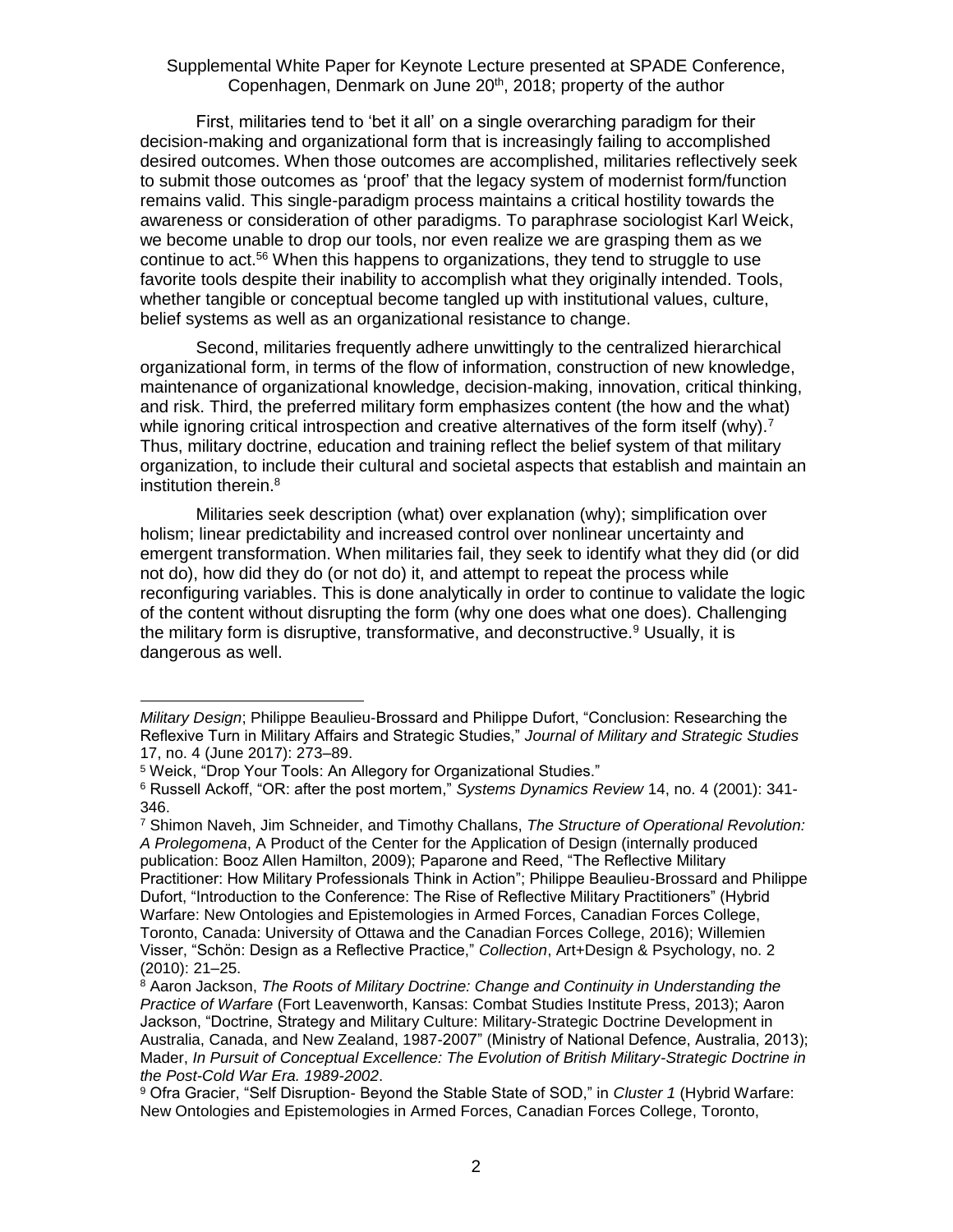Fourth, militaries *do reject creativity and innovation* due to the aforementioned institutional challenges; at least, they reject anything that they do not already preapprove within often narrow analytic and institutionally compliant parameters. Further, anything that threatens to disrupt established or ritualized beliefs of the organization will be ignored, misunderstood or feared. This does not leave very much room for innovation or creativity; at least, not the experimentation that transforms an organization in directions that permit game-changing advantages. This mindset does prioritize convergence, uniformity, loyalty to a fault, as well as a resistance to change. Granted, in periods where tomorrow does end up being quite like yesterday, those military processes that enhance uniformity, convergence, and reliability are exceptional organizational qualities. But what happens when tomorrow defies everything that worked just fine yesterday?

When innovators and creative thinkers operate openly in military organizations or attempt to impact them, the centralized hierarchical form routinely silences or marginalizes them, particularly if they threaten to disrupt cherished rituals or foundational aspects of the organizational identity.<sup>10</sup> Militaries often (but not always) eliminate nonconformists and divergent thinkers directly or through marginalization. They also foster a decidedly STEM-dominant culture for officer candidates and advanced professionals,<sup>11</sup> and most professional military schools and training programs as well as doctrinal methodologies create the conditions for increased convergence, uniformity, reliability, and prediction.<sup>12</sup> The dominance of the hierarchically centered control mechanism and a set model for the evaluation of success through pre-established institutional values and norms becomes the measuring stick for what is acceptable as 'creative' as well as acceptable to the institution.

When innovators and divergent thinkers are able to influence a military organization, they are frequently recognized only in retrospect when their contributions become obvious and assimilated into the same single-paradigm linear causality that permits 'ends-ways-means' and reductionist methodologies to continue to operate for decision-making.<sup>13</sup> The innovator, if the first to demonstrate "that which has never been seen before but is needed by the organization" will trigger an institutional reaction of rejection, skepticism, gradual adaptation and institutional convergence. Militaries over time realize innovation that is novel and perhaps "game-changing", and provided that

Canada: University of Ottawa and the Canadian Forces College, 2016); Boyd, "Destruction and Creation."

<sup>10</sup> Carl Builder, *The Masks of War: American Military Styles in Strategy and Analysis* (Baltimore: John Hopkins University Press, 1989); John Nagl, *Learning to Eat Soup with a Knife: Counterinsurgency Lessons from Malaya and Vietnam* (Chicago: University of Chicago Press, 2002); Grant Martin, "Deniers of 'The Truth': Why an Agnostic Approach to Warfare Is Key," *Military Review*, February 2015.

<sup>11</sup> W.J. Astore, "America's Military Academies Are Seriously Flawed", *The Contrary Perspective* (December 17, 2014), last accessed on May 22, 2018 at:

https://contraryperspective.com/2014/12/17/americas-military-academies-are-seriously-flawed/ <sup>12</sup> Christopher Paparone, George Reed, "The Reflective Military Practitioner: How Military Professionals Think in Action", *Journal of Military Learning* (Army University Press, October 2017). Last accessed on June 01, 2018 at: http://www.armyupress.army.mil/Journals/Journal-of-Military-Learning/Journal-of-Military-Learning-Archives/October-2017-Edition/Paparone-The-Reflective-Military-Practitioner/.

<sup>&</sup>lt;sup>13</sup> Military examples such as the Army Air Corps Billy Mitchell's contributions in the Interwar Period provide exceptional depth to this position, as do the varied academic reflections of military organizations by John Nagl, John Boyd, Shimon Naveh, Carl Builder, and Christopher Paparone.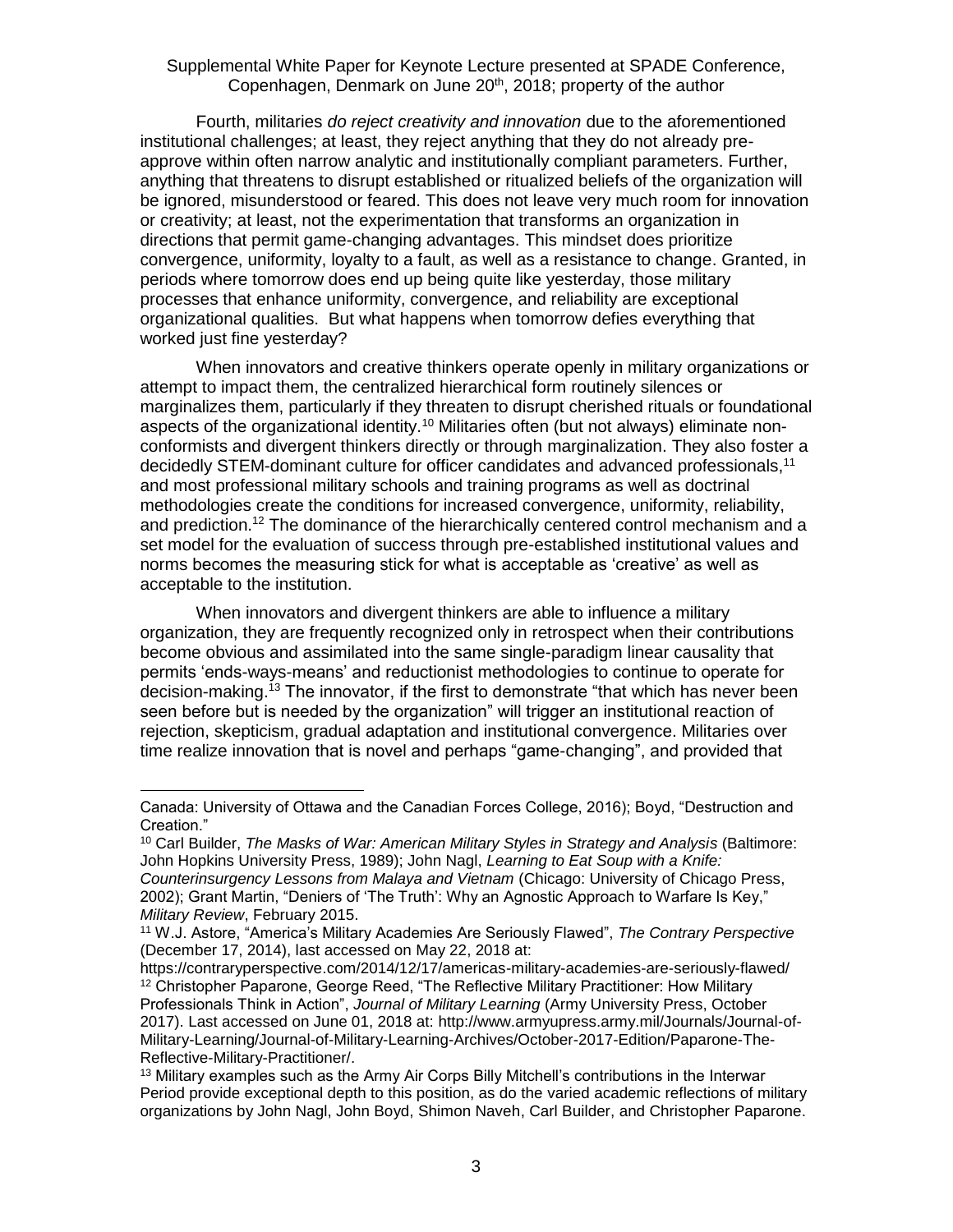game-changing event does not destroy the organization during the transformation, it might move to adapt to this new system by incorporating that change. Subsequently, a military may direct the rest of the organization to conform and converge towards this new adaptation instead of outwards towards more innovation and divergent thinking. Critical reflection is only whether the innovation worked, why it worked and whether the institution needs to adapt towards the change in order to remain relevant in this new future system.

Typically, it becomes a career hazard and quite lonely to aim towards innovative and divergent thinking within military organizations without sufficient insulation from the larger military institution. Military leaders that are change agents themselves should foster these spaces where military design and innovation might experiment and play out.<sup>14</sup> These are rare and essential for organizations to continue to move towards institutional relevance and positions of advantage in future emergent systems that strongly differ from the current (or legacy) systems of today.

#### **Why Would Militaries Need Disruptive Thinking through Design?**

Modern militaries all use nearly the same reductionist-based mechanistic process of analytic optimization in their decision-making and problem-solving methodologies. Whether called the Joint Planning Process, NATO-Operational Planning Process, the Military Decision-Making Process or any other variation, they all share very similar language, concepts, and an objectivist (largely positivist) logic for contemplating action in reality. In the legacy system or present state, militaries traditionally reverse-engineer their model moving from an imagined single future system or 'end-state' back to the present where the 'problem' is defined as that which is a barrier from reaching this single future. 15

After determining what future state they desire, militaries project the future in some measurable span of time away from the present state in order to frame precisely how they seek to control as well as predict the flow of the system from now into the future. Next, the desired future state is analyzed with military set processes that orient on optimization and system solutions that are expressed in the language of natural sciences. Military doctrine employs 'centers of gravity', lines of effort, objectives tied to effects, with decision points associated with acting upon decisive points oriented towards enemy COG critical vulnerabilities and/or the defense of one's own COG vulnerabilities.<sup>16</sup> As 'lines of effort' are established in time and space, they are organized

 <sup>14</sup> Karl Weick, "Reflections: Change Agents As Change Poets- On Reconnecting Flux and Hunches," *Journal of Change Management* 11, no. 1 (March 2011): 7–20; see also: Ben Zweibelson, "Change Agents for the SOF Enterprise: Design Considerations for SOF Leadership Confronting Complex Environments," *Special Operations Journal* 3, no. 2 (Fall 2017): 127–40. <sup>15</sup> Ben Zweibelson, "One Piece at a Time: Why Linear Planning and Institutionalisms Promote Military Campaign Failures," *Defence Studies Journal* 15, no. 15 (December 14, 2015), http://www.tandfonline.com/doi/full/10.1080/14702436.2015.1113667; Christopher Paparone and George Reed, "The Reflective Military Practitioner: How Military Professionals Think in Action," *Military Review*, April 2008, 66–76; Christopher Paparone, *The Sociology of Military Science: Prospects for Postinstitutional Military Design* (New York: Bloomsbury Academic Publishing, 2013).

<sup>16</sup> Christopher Paparone and William Davis Jr., "Exploring Outside the Tropics of Clausewitz: Our Slavish Anchoring to an Archaic Metaphor," in *Addressing the Fog of the COG: Perspectives on the Center of Gravity in US Military Doctrine*, ed. Celestino Perez (Fort Leavenworth, Kansas: Combat Studies Institute Press, 2012); Kurt Vandersteen, "Center of Gravity: A Quest for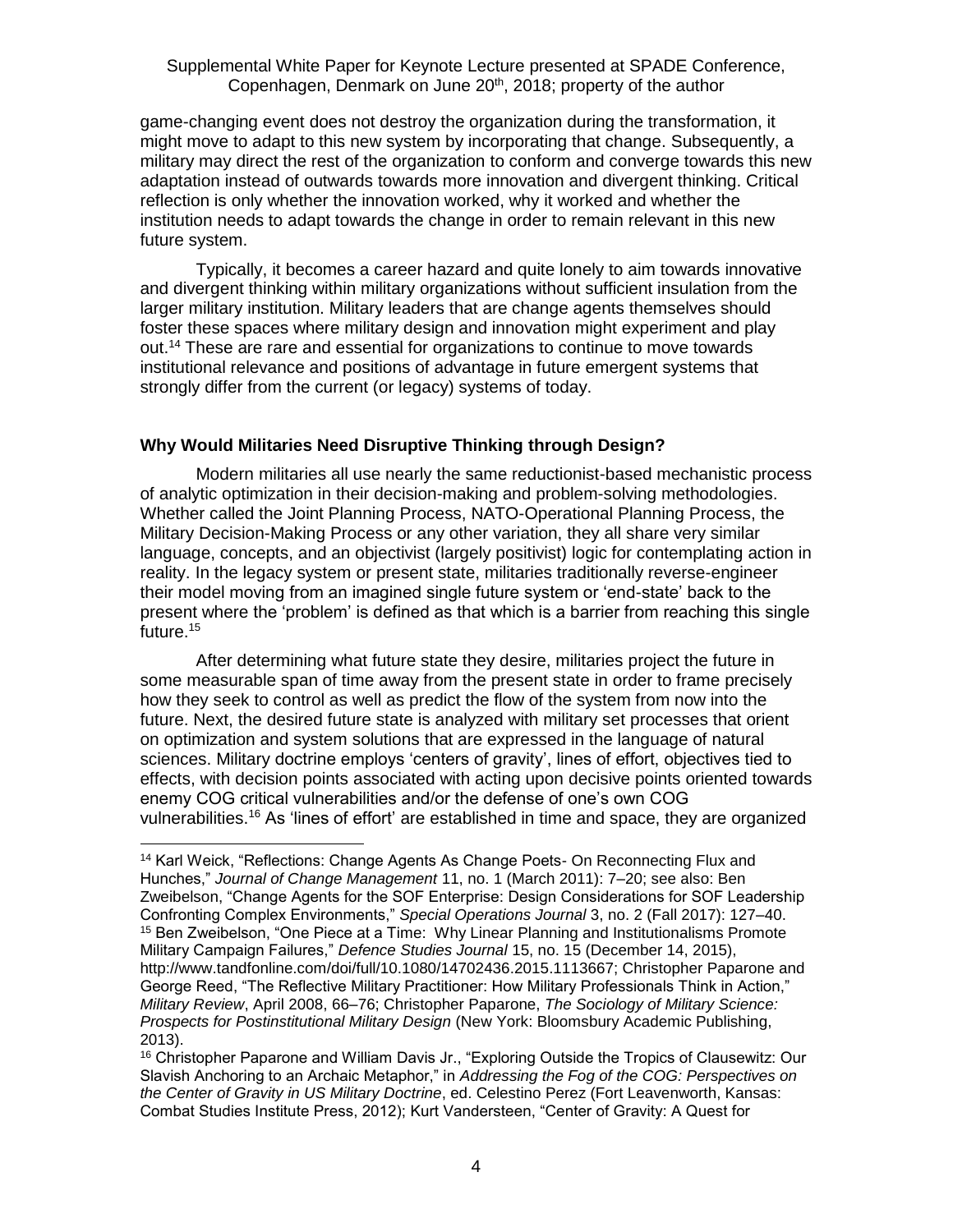in sequential phases or operations that cumulatively build upon previous actions in order to synchronize organizational activities to gain further control of the system, increase prediction, and reduce enemy options until the future desired end-state is reached.

However, complex adaptive systems do not behave in ways that support this logic, nor do they tend to play out in useful ways due to nonlinearity, emergence, and system complexity.<sup>17</sup> This frustrates military organizations. Designer Horst Rittel observed: "*Means and ends…*they compose a mutual relationship only definable with respect to a certain problem formulation. The longer the range of task, the more abstractly the problem must be formulated; the longer the chain of means, the more general and abstract the ends." <sup>18</sup>

Rittel explains that the longer the chain of means, the more general and abstract the 'ends' becomes. This is paradoxical to what military analytic optimization is based upon (such as MDMP, JPP, and even most strategic constructs). Militaries demand a clear and definable goal that is both desired and predicted. We expect a stable reality where laws, rules and principles (once established) continue to work at any time or place. Just as gravity is constant as a law anywhere on the planet, we expect principles of war (or centers of gravity, lines of effort, measures of performance) once defined and validated as "war rules" to also work in any military conflict at any time in any place…with some flexibility of "you need to apply those principles correctly to win".

Rittel provided additional challenges to how the military traditionally seeks to consider war and complexity, in that complex problems *do not have stopping rules.<sup>19</sup>* They continue on, emerging and changing. We just get on and off them due to time, money and patience (which are entirely contextual and irrelevant to the complexity of the problem!). Nothing can be optimized in a complex dynamic system. There are unlimited possible solutions, and there is no testing that can be done to determine which are better than others. Everything is a tailored "one shot chance" that transforms the system upon action. *This removes analysis as well as linear cause-effect, no matter how much we demand that it occur.* Complex adaptive systems are entirely unique. *One cannot learn for the next time…one cannot run simulations or develop ground rules.* Any success is isolated to that one instance, and attempting the same action again results in an entirely different outcome every time. These perspectives on complexity essentially dismantle or disrupt nearly all traditional military decision-making and problem-solving methodologies.

Over the past near two decades of perpetual war and military soul-searching due to so many practices failing to work as expected or previously, the term 'design' has become somewhat of a confusing buzz word as well as the legitimate and vital exploration of human creativity and imagination. Even the term 'design' is confusing within the tangled web of military, governmental, and business practices that interplay

Certainty or Tilting at Windmills," in *Addressing the Fog of the COG: Perspectives on the Center of Gravity in US Military Doctrine*, ed. Celestino Perez (Fort Leavenworth, Kansas: Combat Studies Institute Press, 2012), 33–64.

<sup>&</sup>lt;sup>17</sup> Antoine Bousquet and Simon Curtis, "Beyond Models and Metaphors: Complexity Theory, Systems Thinking and International Relations," *Cambridge Review of International Affairs* 24, no. 1 (2011): 43–62; Paul Cilliers, "Complexity, Deconstruction and Relativism," *Theory, Culture & Society* 22, no. 5 (2005): 76–94; Jeff Conklin, "Wicked Problems and Social Complexity," in *Dialogue Mapping: Building Shared Understanding of Wicked Problems* (CogNexus Institute, 2008), http://www.cognexus.org.

<sup>18</sup> Jean-Pierre Protzen and David Harris, *The Universe of Design: Horst Rittel's Theories of Design and Planning* (New York: Routledge, 2010), 128.

<sup>19</sup> Protzen and Harris, *The Universe of Design: Horst Rittel's Theories of Design and Planning*.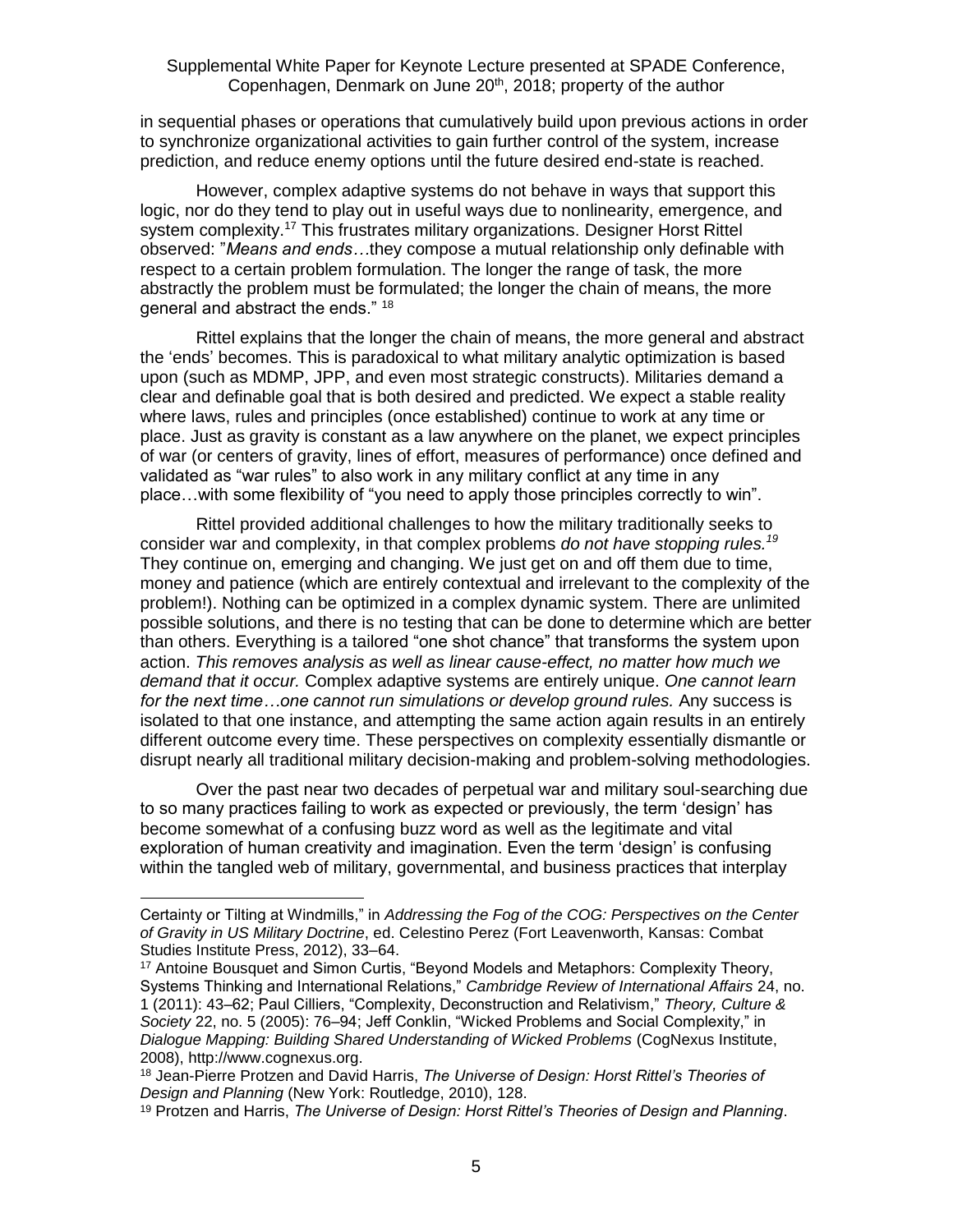within these complex conflict environments. Within military activities, 'design' may refer to operational planning design or military campaign design in Joint and Coalition forces. It may refer to Service-specific methodologies that use 'design' or merely imply it through epistemological decisions. Outside military activities, design may be realized through industrial design applications that form the tools, things and capabilities of all military forces, and there is also the highly influential 'human-centric design' movement that addresses user experiences to include military professionals. With so many design disciplines, fields, doctrines, practices, vocabularies, ontologies, epistemologies, and methodologies, the mere mention of the word 'design' might trigger an avalanche of different emotions as well as reactions.

It is at the interaction of military design, industrial design and humancentric design where one observes unique inter-disciplinary "interplay" as well as overlap (commonality) and tensions (contradiction, paradox, and incommensurability).<sup>20</sup> This two-part graphic attempts to frame several of the major interplays, overlaps and tensions. By intentionally using primary colors for this Venn diagram, the secondary colors act as the design discipline zones of interaction. The central "tertiary zone" of all three interacting is really the closest to daily reality for militaries in conflicts, and also the most uncertain and ambiguous.

Figure 1: Design Discipline Interplay, Overlap and Tension



 $20$  Majken Schultz and Mary Jo Hatch, "Living with Multiple Paradigms: The Case of Paradigm Interplay in Organizational Culture Studies," *Academy of Management Review* 21, no. 2 (1996): 529–57; Dennis Gioia and Evelyn Pitre, "Multiparadigm Perspectives on Theory Building," *Academy of Management Review* 15, no. 4 (1990): 584–602; Aaron Jackson, "Towards a Multi-Paradigmatic Methodology for Military Planning: An Initial Toolkit," *The Archipelago of Design Blogs* (blog), March 4, 2018, http://militaryepistemology.com/multiparadigm2018/; Marianne Lewis and Andrew Grimes, "Metatriangulation: Building Theory From Multiple Paradigms," *Academy of Management Review* 24, no. 4 (1999): 672–90; Marianne Lewis and Mihaela Kelemen, "Multiparadigm Inquiry: Exploring Organizational Pluralism and Paradox," *Human Relations* 55, no. 2 (2002): 251–75.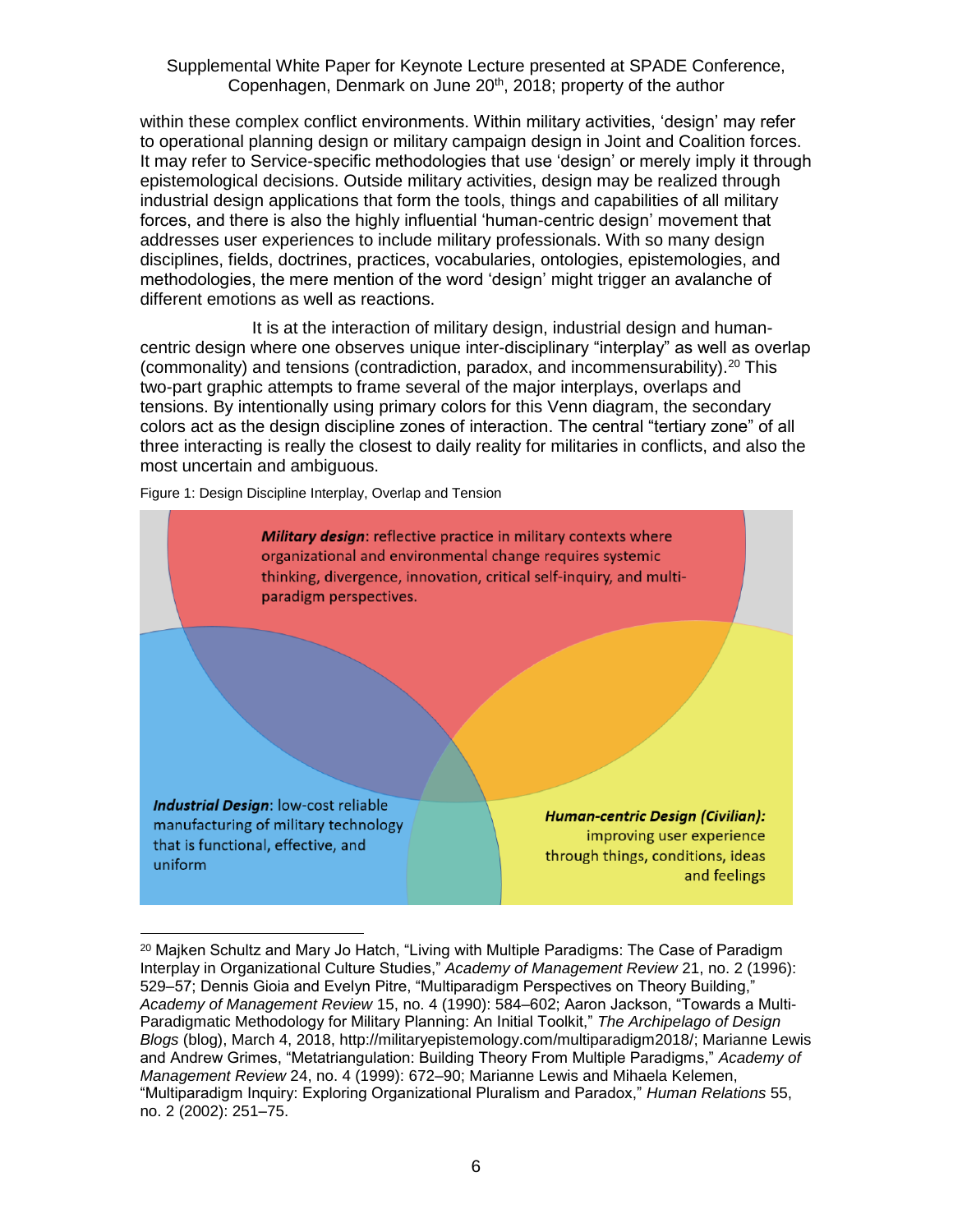#### **The Industrial Design Movement: From the Victorian Era into World Wars…**

To briefly explain what military design is, and why militaries in the 21<sup>st</sup> century are experimenting with a different sort of design discipline does require some explanation of other forms of design. We need to explain how different design disciplines overlap, operate in tension, and also interplay across other design modes. There also should be sufficient explanation as to why those other design forms and methodologies alone are insufficient to expressing this emergent military need. Industrial design is the earliest of what can be recognized as modern design where classical elements of human creativity and the manipulation of objects and ideas for advantage are done in the modern era. Here, the modern era is defined as when professional schools and set methodologies agreed upon by communities of practice first manifest in societies through doctrine, literature, education, and training.<sup>21</sup>

This was a dramatic shift from military apprenticeship and local contexts towards the factory process of uniform, precise, and repeatable outputs for professionals of various schools and disciplines.<sup>22</sup> With the rise of the Industrial Revolution, the expansion of ideas in the Age of Enlightenment, and the increased exchange of ideas through literacy and printing, the industrial design movement reflected the first modern design process. Shoes began to move from a tailored item repaired over a lifetime to a standardized yet cheaper one that when worn out was discarded and replaced with another.

In one world, the quality of your goods reflected your access to artisans as well as the speed of individual production, where in the other world the engineer could take the artist's unique yet slowly produced and locally available item and mass produce them on an industrial scale. To do this, some artistic elements were lost in order to gain the advantages of mass production. Within this new world of increased complexity and interdependency, industrial design created uniformity as well as diversity, where reliability and predictability provided the comforting illusion of a rather stable future.<sup>23</sup>

High-quality things no longer required access to a skilled artisan, nor the lengthy period of time and travel to gain access to these goods. Further, the methods of production could be standardized in quantifiable ways so that schools and best practices ensured the next year group of laborers could create and even improve upon the current outputs. There is a natural science emphasis in this sort of design where mathematics, Newtonian physics, biology, engineering, and chemistry are essential for creating new combinations of things and human ideas in ways that are useful for manipulating their environment as well as cost effective, reliable and readily available through mass production.

From a managerial perspective, the linear and reductionist approach to decisionmaking and problem solving is best appreciated in a Taylorism school of management

<sup>21</sup> Mader, *In Pursuit of Conceptual Excellence: The Evolution of British Military-Strategic Doctrine in the Post-Cold War Era. 1989-2002*, p. 28; Jackson, *The Roots of Military Doctrine: Change and Continuity in Understanding the Practice of Warfare,* p. 10-15.

<sup>&</sup>lt;sup>22</sup> Jorgen Nielsen and Lars Andreasen, "Design and Co-Design of Project-Organized Studies," in *Situated Design Methods*, ed. Jesper Simonsen et al. (London: MIT Press, 2014), 43–76. <sup>23</sup> Victor Papanek, *Design for the Real World: Human Ecology and Social Change* (New York: Pantheon Books, 1971), p. xvi.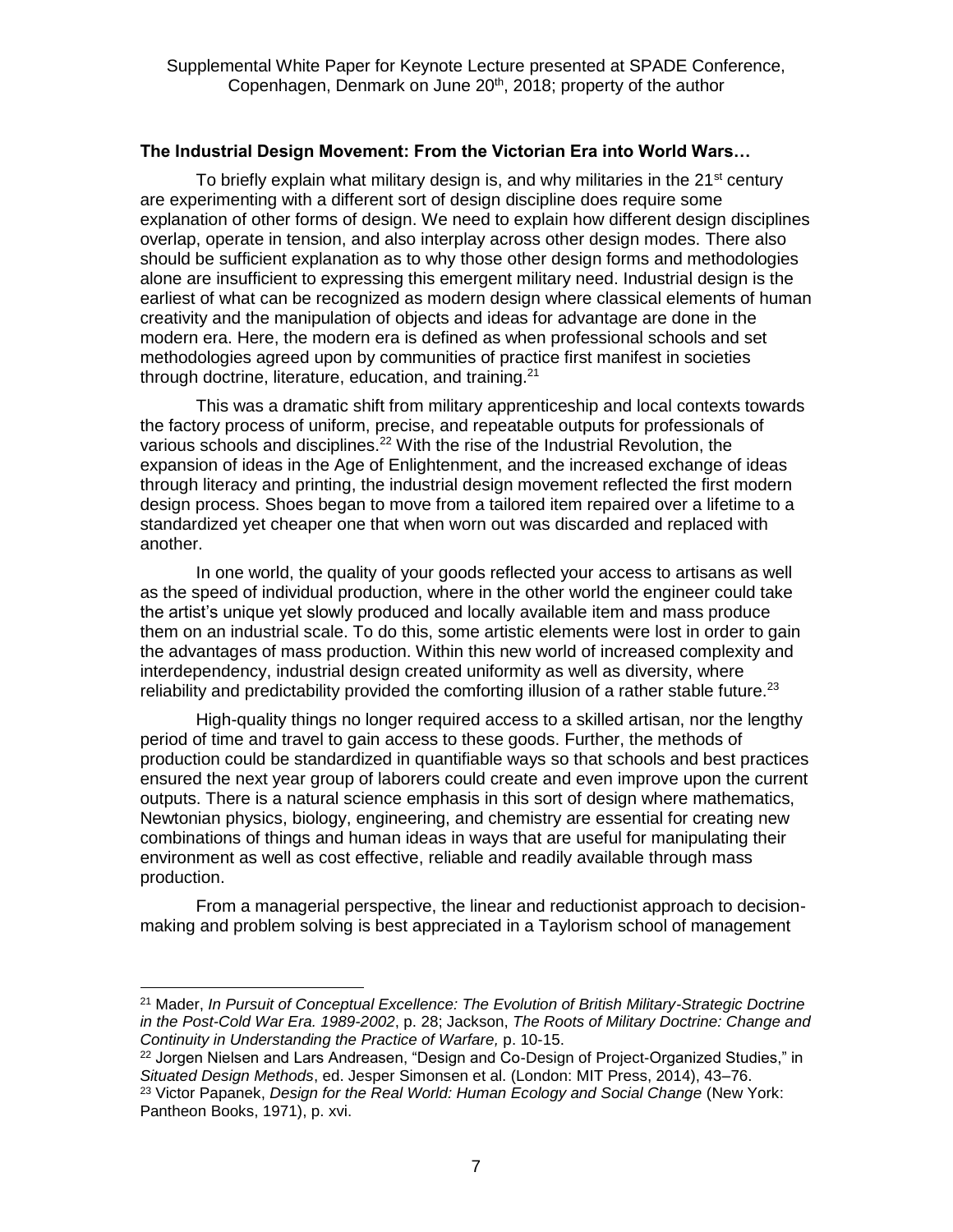for this Machine Age of Industrial Design.<sup>24</sup> Humans went from individual and divergent groups of local artisans towards uniform and reliable cogs in a vast machine, capable of simplifying difficult labor tasks into a set and sequential series of steps that could be further reduced down in an assembly line methodology.

Gains in efficiency could be accomplished through reducing and further simplifying human actions within the process to maximize increased production speed, uniformity, and reliability. From Industrial Design, the modern military organization applied their decision-making methodology for organizing and acting in war, while also incorporating the organizational form of the Napoleonic Staff structure. Each staff officer under the commander would specialize in a specific and interrelated military field, where like an assembly line the staff would simplify complex problems through analysis, the language and metaphors of natural sciences, and reverse engineer a strategy or tactical plan through an ends-ways-means construct.<sup>25</sup> This union continues to dominate military organizations to this day, in part due to the perceived historic success of this methodology in major wars of the 19<sup>th</sup> and 20<sup>th</sup> centuries that mobilized entire nations and coalitions of nations in total wars of annihilation.

#### **The Civilian Design Movement: Human-Centric Design and the Late 1950s…**

As this is a military design discussion, a comparison of industrial, human-centric and military design is framed here decidedly from a military perspective. Militaries, while gazing outwards beyond its own ranks, seeks to understand 'design' through a military lens. Due to this, the design done for purposes beyond or outside of military considerations might be termed 'civilian design' if only by military professionals. This of course acknowledges that civilians doing design would never refer to it as 'civilian design', that civilian forms of design clearly overlap, interact and are in tension with military applications within the context of war, and that a frame attempting to explain 'military design' must figure out some way to express various forms of design that flourish in non-military contexts. *Again, the very term 'design' is problematic*.

Architect Frank Lloyd Wright said, "Physicians can bury their mistakes; architects can only advise his client to plant vines". This is a useful philosophical observation on the context in which creativity, experimentation, failure and change occur across various disciplines. Design occurs in the highly objective and contextual forms constructing part of reality, while design also occurs in the rather subjective and abstract extensions interconnecting these forms that provide a social construction of reality for humanity.<sup>26</sup> The patient that dies during the learning cycle of a medical doctor is a tragedy, yet that body is buried quite literally as well as metaphorically.

When a discipline's failures can be addressed or ignored, that discipline might hold to outdated or irrelevant practices for longer periods of time based on ritualization, indoctrination, lack of critical self-reflection or lack of imagination beyond the confines of

<sup>24</sup> Stephen Waring, *Taylorism Transformed: Scientific Management Theory since 1945* (Chapel Hill, North Carolina: The University of North Carolina Press, 1991); Stephen Waring, "Taylorism and Beyond: Bureaucracy and Its Discontents," in *Taylorism Transformed: Scientific Management Theory since 1945* (Chapel Hill, North Carolina: The University of North Carolina Press, 1991), 9– 19.

<sup>25</sup> Christopher Paparone, *The Sociology of Military Science: Prospects for Postinstitutional Military Design* (New York: Bloomsbury Academic Publishing, 2013): 1-35.

<sup>26</sup> Peter Berger and Thomas Luckmann, *The Social Construction of Reality: A Treatise in the Sociology of Knowledge*, First Anchor Books Edition, 1967 (New York: Anchor Books, 1966).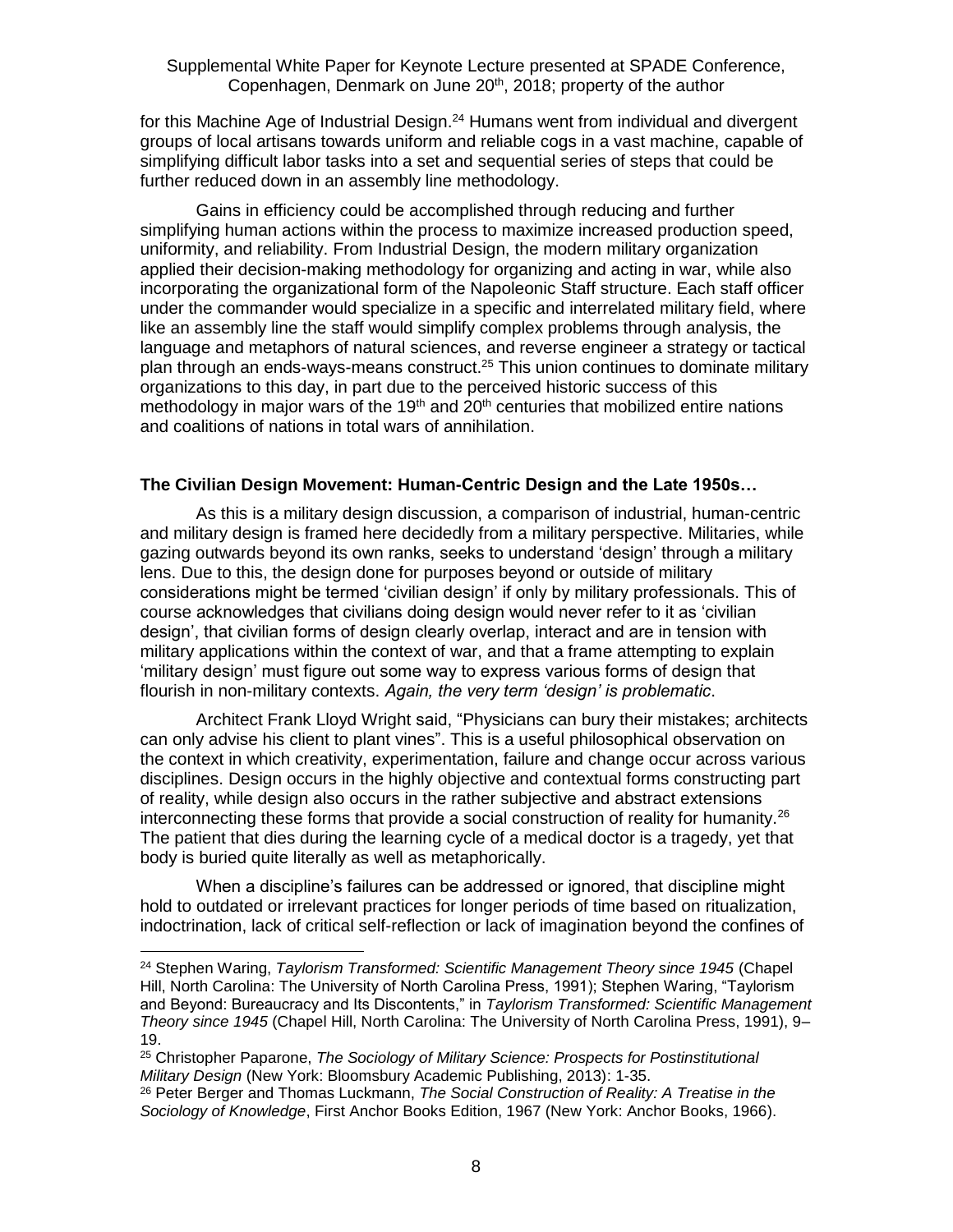one's institutional frame.<sup>27</sup> Thus, doctors can either rapidly disrupt or challenge the institution if bodies pile up, or simply bury them as well as any institutional need to address the frequency of failure. In military organizations, staffs frequently say, "the enemy has a vote" in order to retain relevance of any methodology applied that fails in execution. This is a way for militaries to 'bury the bodies' of failed intelligence predictions regardless of whether the error was in the practitioner or in the practice itself.

Wright offers that architects must plant bushes to hide the bodies they cannot bury…that depending on the discipline and how you design within reality, your successes and failures may or may not be more open to critical self-reflection and a need for change. Industrial designers, in quite a broad and over-simplifying perspective, might bury dead bodies in design easier than an architect or city planner might. A poorly designed automobile lasts one production year and is lost to the junkyards (vehicle graveyards) of the world, yet a poorly designed football stadium or city hospital remains there for decades and has to be dealt with.

The term 'human-centric design' is ideally a sufficient label for what military professionals might see as a civilian form of design, however 'human-centric design' is infrequently used even within civilian practices in part due to a diversity of design methodologies, civilian institutional and self-branded interests, and the perpetual inventive nature of the design movement itself. Today, there are many methodologies of design with terms such as "Stanford D-School", "AGILE", "ADDIE", and many others.

These civilian design methodologies use a diverse range of concepts, methods, and language. They often seek different outputs, while still generally falling within the broad frame that human-centric design set out to define in the late 1950s and early 1960s in Europe and North America.<sup>28</sup> During this period, the success of Industrial Design became increasingly problematic due to exceptional design outputs not accomplishing their desired goals. Designers were not realizing the highly subjective qualities of creation within those objective forms that are personal and require an immediate experience.<sup>29</sup> Industrial designers might create a better automobile that in every way was superior to the older model, yet that new model might not sell and cause the company to go bankrupt, often for complex reasons well beyond the narrow perimeters of what defined a superior vehicle.

One useful example concerns the Stock Market crash of 1929. It triggered the end of an era of increasingly opulent automobiles due to the collapse of many first world economies, and most luxury vehicle companies quickly died out or adapted in the 1930s when they could not sell vehicles that had previously been in high demand. This also changed how cars were made, with the stretched sheet-metal curved look of vehicles of the 1930s occurring largely to decrease production costs and reduce artisan requirements for opulent and complex vehicle components. Things were changing, and while industrial designers could build a vastly superior vehicle, they had to be able to

<sup>28</sup> Papanek, *Design for the Real World: Human Ecology and Social Change*; Protzen and Harris, *The Universe of Design: Horst Rittel's Theories of Design and Planning*; Klaus Krippendorff, "Principles of Design and a Trajectory of Artificiality," *Product Development & Management Association* 28 (2011): 411–18; Christopher Alexander, *Notes on the Synthesis of Form* (Cambridge, Massachusetts: Harvard University Press, 1964).

<sup>27</sup> Builder, *The Masks of War: American Military Styles in Strategy and Analysis*; Nagl, *Learning to Eat Soup with a Knife: Counterinsurgency Lessons from Malaya and Vietnam*.

<sup>29</sup> Bernard Tschumi, *Architecture and Disjunction* (Cambridge, Massachusetts: MIT Press, 1997), 51.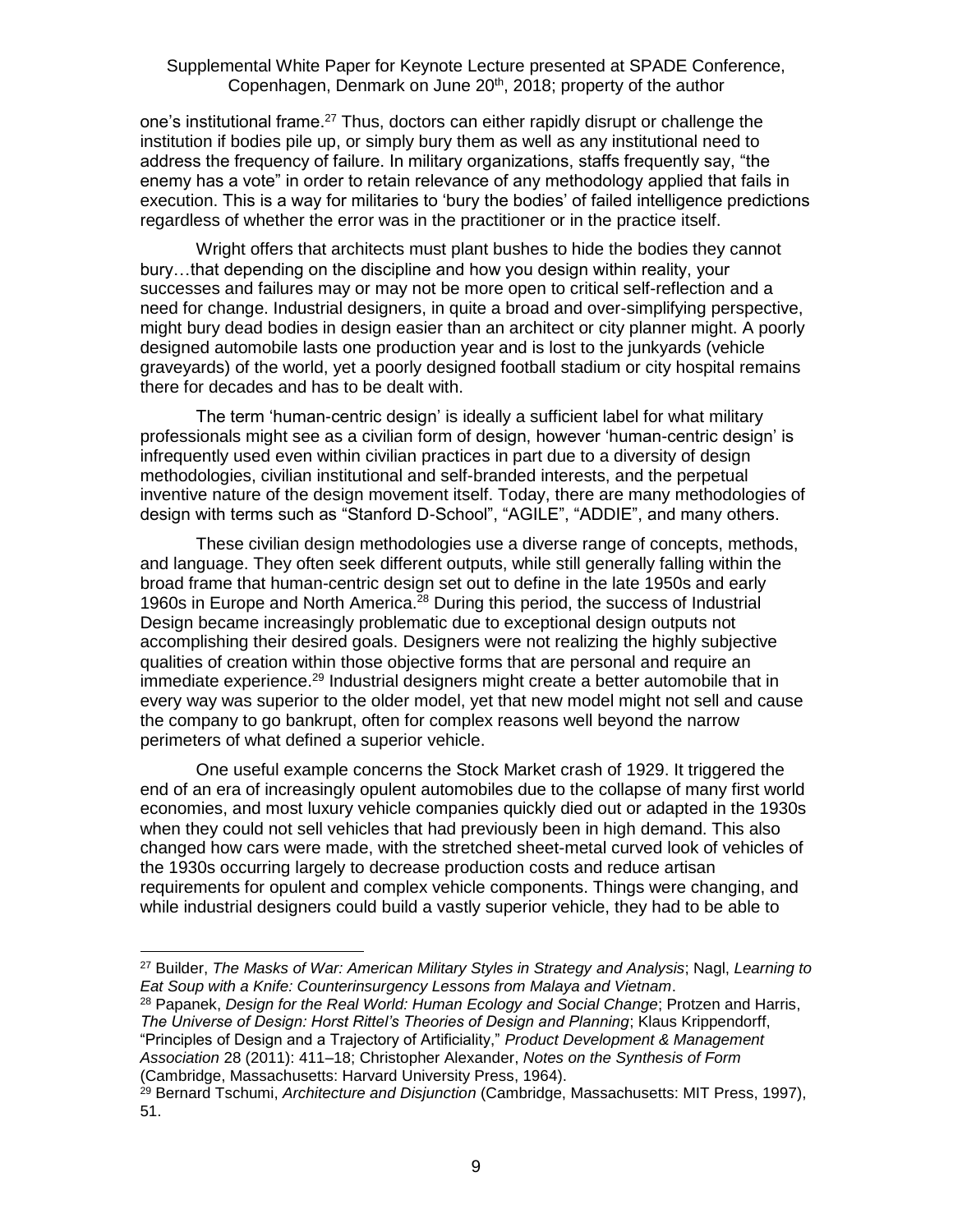empathize with the consumer and create a user experience that might be in paradox or even in conflict with some core tenants of Industrial Design.

This empathy-based movement sought to advance design towards a 'humancentric' (HCD) methodology that considered the user experience; that products and even ideas and experiences that the user might have when engaging with the product had to be considered differently.<sup>30</sup> Further, it was not enough to reduce societies down into individual users; designers had to consider socially complex groups of different stakeholders and vastly different interests as well as perspectives.<sup>31</sup> When industrial design might produce the perfect new apartment complex in the downtown area, humancentric designers would need to consider the local and even wide-scale impacts of this new apartment complex upon the city and the occupants.<sup>32</sup> How might traffic impact that area, or school requirements, or whether the existing population was now disenfranchised due to the production of this new complex.

In HCD, the engineers of Industrial Design meet the City Planners of HCD, and empathy becomes a key process to understand why the perfectly designed building remains empty of tenants. HCD looked to improve the user experience, whether by changing things, conditions those things were in, ideas concerning the thing, or feelings of the user. In the late 1950s onwards, academia began formalizing a set human-centric design methodology (later methodologies and various schools of thought) that began to incorporate inter-disciplinary relationships well beyond the natural science components of Industrial Design.<sup>33</sup> While natural science elements remained critical to producing superior design outputs, the application of complexity theory, general systems theory, sociology, psychology, and other 'social science' disciplines became increasingly relevant in a emergent stew of HCD methodologies, language, and practical applications.<sup>34</sup>

Moving beyond the set factory approach of the Taylorism School of Management, HCD methodologies required post-Taylorism considerations. While an assembly line worker might mathematically have the ability to produce more items if given exactly four rest breaks per eight hour shift at 15 minutes per break, sociologists might reveal that longer breaks resulted paradoxically in increased worker productivity. Or, placing plants and more outdoor lighting produced workers that required fewer sick days, while requiring a factory to invest in some adjustments in the building configuration. In many of these applications, a different managerial approach was

<sup>30</sup> Herbert Simon, *The Sciences of the Artificial*, Third Edition (Cambridge, Massachusetts: The MIT Press, 1996), 111–112.

<sup>31</sup> Bruno Munari, *Design as Art* (New York: Penguin Books, 1966), 27–36; Papanek, *Design for the Real World: Human Ecology and Social Change*.

<sup>32</sup> Munari, *Design as Art*, 101–109.

<sup>33</sup> Protzen and Harris, *The Universe of Design: Horst Rittel's Theories of Design and Planning*; Alexander, *Notes on the Synthesis of Form*; Harold Nelson and Erik Stolterman, *The Design Way*, Second (Cambridge, Massachusetts: The MIT Press, 2014).

<sup>34</sup> Krippendorff, "Principles of Design and a Trajectory of Artificiality"; Visser, "Schön: Design as a Reflective Practice"; John Gero and Udo Kannengiesser, "An Ontology of Donald Schön's Reflection in Designing" (Key Centre of Design Computing and Cognition, University of Sydney, undated); Janin Hadlaw, "The London Underground Map: Imagining Modern Time and Space," *Design Issues* 19, no. 1 (winter 2003): 25–35.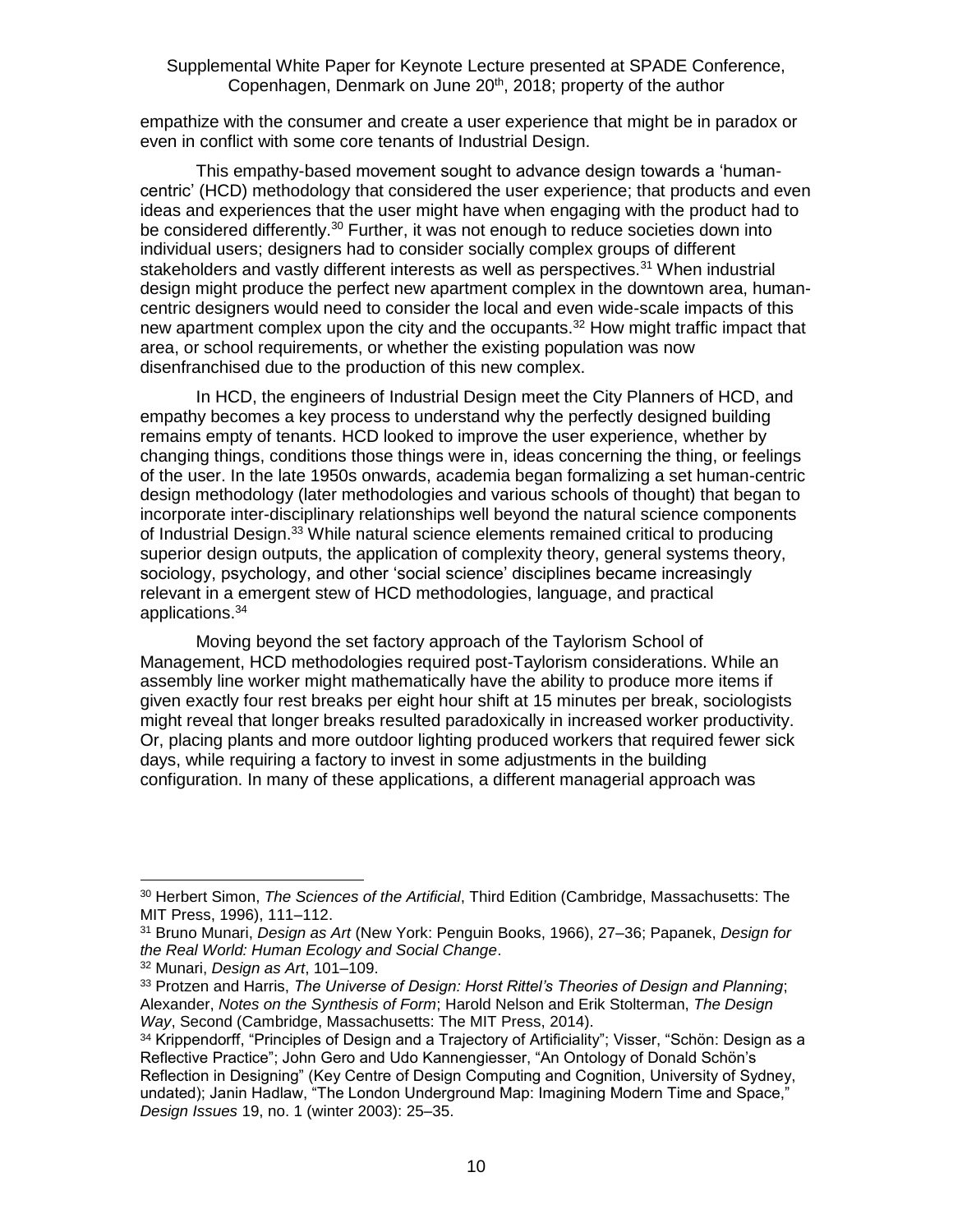required that disrupted or challenged the dominant Taylorism's reductionist model, and frequently involved empathy as well as social considerations.<sup>35</sup>

For military applications, HCD has not only improved the industrial design applications of military hardware for increased efficiencies on battlefields and greater lethality, but for empathetic concerns things such as non-lethal systems that accomplish entirely different effects and are often in paradox with improving the lethality of other military tools and techniques. Few would argue that nonlethal applications have value in the modern battlefield, yet HCD is oriented towards improving the user experience, and not necessarily for changing a complex environment or an organization of users/consumers. Doing so might render the new product incompatible or irrelevant if the users or the environment are transformed into non-consumers and users of other products/experiences.

#### **The Military Design Movement: 1990s and Onward…**

Militaries since the end of the 20<sup>th</sup> Century have grown increasingly frustrated with traditional military decision-making methodologies that are largely linear, mechanical, and systematic process of nesting tactical manipulations within faulty strategic frames.<sup>36</sup> What demonstrated effectiveness in the past is projected forward, with an obsession towards causal logics, analytical optimization, and convergence over divergence. Many of these processes can be found in the recent example of a military unit in Afghanistan that came upon a remote village where the only drinking water well was a few miles away from the village itself.<sup>37</sup> Modifying the Frank Lloyd Wright architectural quote from earlier, "while architects advise clients to plan vines, the military digs wells that increase village thirst."

In that Afghan village each day the women of that village would trek across the rough terrain in groups to return with jugs of water. The unit immediately set about investing reconstruction funds to dig a new well much closer to the village, which was embraced by the village elder males as a great investment. Soon after, that new well was sabotaged nightly by unknown assailants. The unit set about to capturing these suspected terrorists, but discovered that it was the local Afghan women doing it…there were no terrorists in the area at all. It turns out that the women cherished those long walks as time away from the male-dominated village social structure, where the women could talk and behave more freely away from male supervision and control. This new well disrupted that and triggered entirely new problems that were incomprehensible to the military unit attempting to interpret reality through a decidedly western lens. Further, from a HCD perspective of empathy, westerners do desire improved user experiences such as speed, ease of access, lower costs, and other concepts associated with the new well location. Yet paradoxically, the social construction of how that village behaves and inter-related was not easily reducible to linear cause and effect.

Thus, in the series of design metaphors offered here where the artisans met engineers, and engineers then met the city planners, now the city planners meet

<sup>35</sup> Alexander, *Notes on the Synthesis of Form*, 28–42; Papanek, *Design for the Real World: Human Ecology and Social Change*, 244–257.

<sup>36</sup> Shimon Naveh, *In Pursuit of Military Excellence: The Evolution of Operational Theory* (New York: Frank Cass, 1997), p. xiii.

<sup>37</sup> Ann Jones, "Woman to Woman in Afghanistan: Female Engagement Teams Joint the Counterinsurgency," *The Nation*, October 27, 2010, https://www.thenation.com/article/womanwoman-afghanistan/.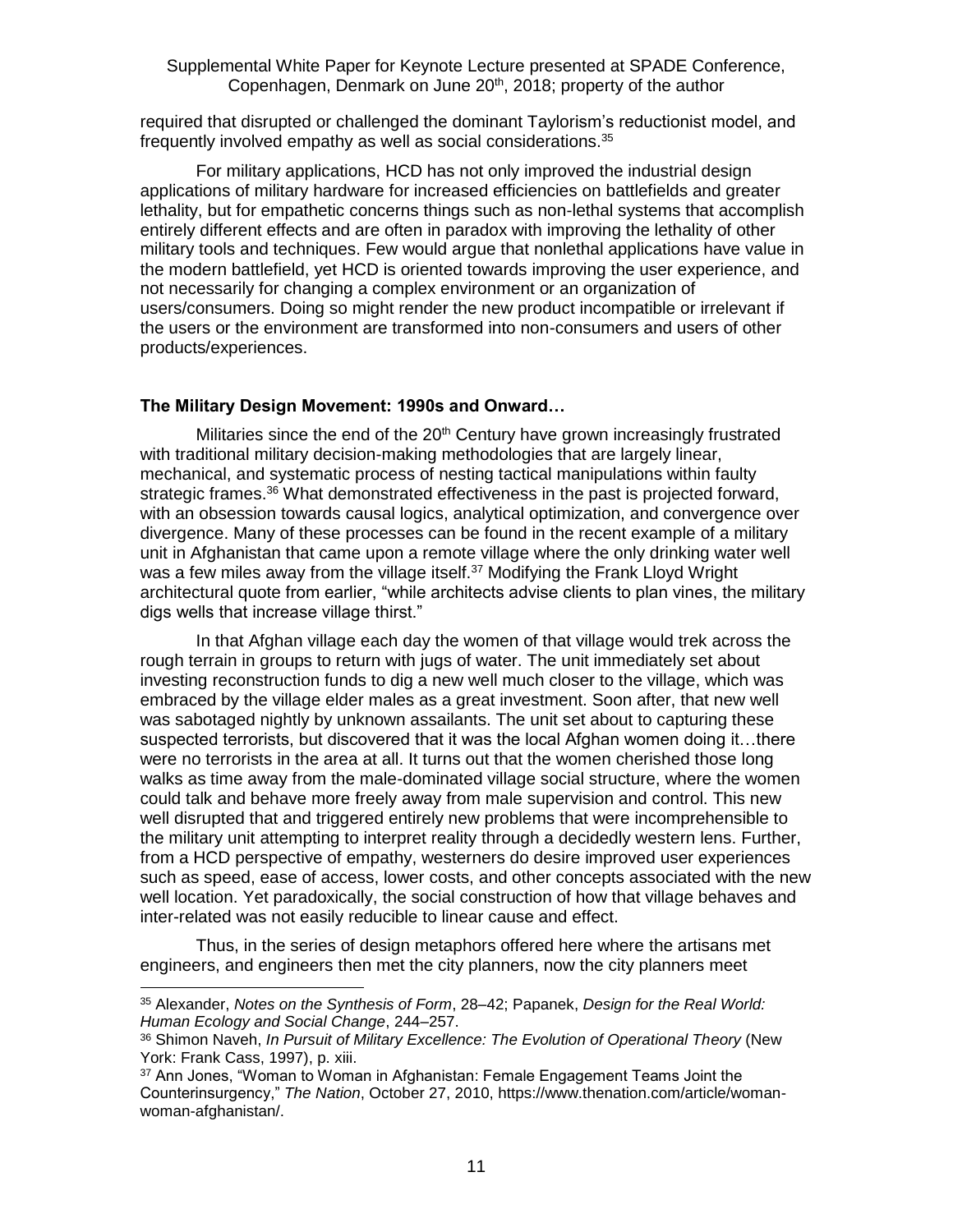disgruntled military practitioners in complex, emergent contexts unlike past war periods. Arguably, military contexts are inherently distinct from all other environments, and while the military uses and generates business, the military itself is not a business, nor is a conflict environment necessarily the absence of business conditions. If anything, a military context is the chaotic and transformative conditions where successful practices occurring in non-military contexts tend to function differently or even paradoxically while occurring within the military context.

When addressing the most significant military challenges in the  $21<sup>st</sup>$  century, 'single paradigm blindness' was listed first. This is where militaries employ one paradigm to generate subsequent methodologies to decision-making and problem solving that are non-reflective; the content can be critiqued and transformed but the form that generates that content is immune and invisible to query.<sup>38</sup> Complexity theorist Russell Ackoff captures this with, "the more we do the wrong thing right, the wronger we get". $39$  This becomes the never-ending cycle of military strategies that get extremely proficient at doing the wrong things in increasingly better ways…resulting in a military being quite good at doing the wrong things over and over.

As the military improves and assesses the success at improving their execution of the wrong strategies, it becomes increasingly difficult to challenge the form itself- the awareness that it might be doing the wrong thing right. A significant reason for this is an inability to challenge the content as well as the form in design practice; this requires design theory to apply multi-paradigm awareness and trans-disciplinary design practice.<sup>40</sup>

A military force must be aware of its own paradigm, the limits of those concepts and why one artificially prevents itself cognitively from considering complexity and humanity beyond the barriers it establishes before it begins to act. The scope and limits of a single mind or even a group of minds is always limited- one cannot snap one's fingers and consider everything nor can a person or organization prepare or predict for all possibilities. Everyone walks through this world with a frame, often a collectively shared one that is maintained with shared language, the metaphors behind that language and shared concepts.<sup>41</sup> There are shared logics, and at deeper philosophical levels within collective paradigms, core beliefs on what reality is (ontology) as well as how one knows reality functions (epistemology) so that people can construct and share knowledge productively.<sup>42</sup>

<sup>38</sup> Weick, "Reflections: Change Agents As Change Poets- On Reconnecting Flux and Hunches"; Paparone and Reed, "The Reflective Military Practitioner: How Military Professionals Think in Action"; Beaulieu-Brossard and Dufort, "Introduction to the Conference: The Rise of Reflective Military Practitioners"; Gary Weaver and Dennis Gioia, "Paradigms Lost: Incommensurability vs Structurationist Inquiry," *Organization Studies* 15, no. 4 (1994): 565–90.

<sup>39</sup> Russell Ackoff, *Creating the Corporate Future* (New York: John Wiley & Sons, Inc, 1981). <sup>40</sup> Lewis and Grimes, "Metatriangulation: Building Theory From Multiple Paradigms"; Schultz and Hatch, "Living with Multiple Paradigms: The Case of Paradigm Interplay in Organizational Culture Studies"; Paparone, *The Sociology of Military Science: Prospects for Postinstitutional Military Design*.

<sup>41</sup> Berger and Luckmann, *The Social Construction of Reality: A Treatise in the Sociology of Knowledge*.

<sup>42</sup> Burrell and Morgan, *Sociological Paradigms and Organisational Analysis: Elements of the Sociology of Corporate Life*.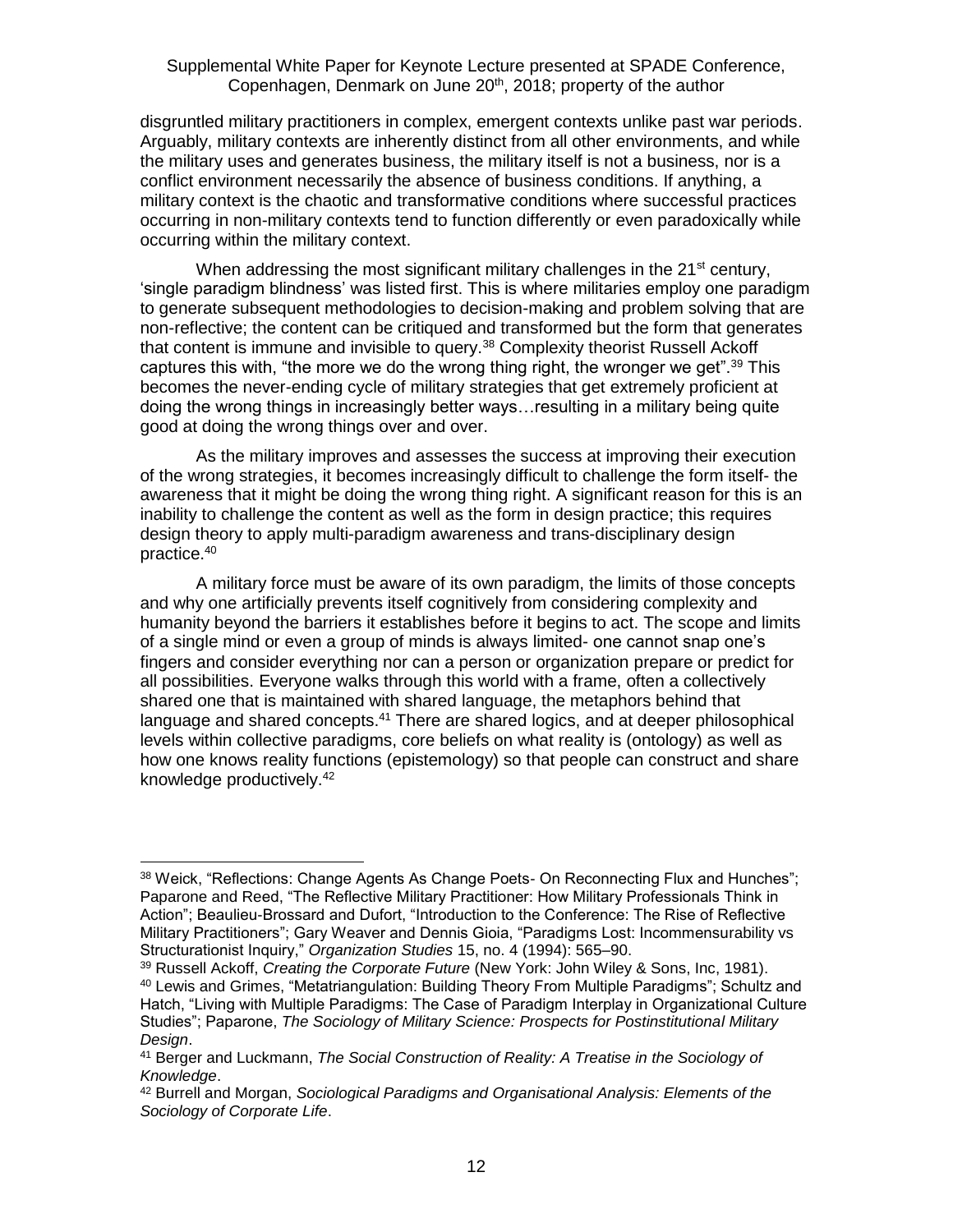# **The First Formal Military Design Methodology: Israeli SOD**

Military design first emerged in the late 1990s with the Israeli Defense Forces largely led by Brigadier General (retired) Shimon Naveh and a defense think tank.<sup>43</sup> This eclectic group of Israeli military professionals and academics began to build a multidisciplinary design methodology that did not seek to improve user experience or products for the end user. Instead, they considered how to potentially change the organizations themselves, and how those organizations interacted with and influenced the complex military environments that they were challenged to operate within for political and institutional purposes.<sup>44</sup>

Industrial design would shape the tools themselves as used by the military, human-centric design might improve user experiences while using those tools for particular missions, and military design would consider how a military unit is thinking about why they are even performing the actions requiring those tools and how a complex adaptive system might respond in an emergent and nonlinear manner with those tools within it. Spawning out from the IDF as well as growing academic fields of complexity science, postmodern philosophy, interpretive sociology, and elsewhere, the American military as well as Australian, Canadian and now across European militaries have military design movements emerging.<sup>45</sup>

Military design is trans-disciplinary, where natural science concepts interplay, overlap and disruptively engage with complexity theory, eastern philosophy, postmodern concepts, social sciences and other fields and disciplines. The dominance of the centralized hierarchical form and the military Napoleonic staff structure is slowly crumbling to disruptive alternatives. Military design interacts with traditional military planning as well as with industrial design and human-centric design. Yet to do this,

 $\overline{a}$ <sup>43</sup> Ofra Gracier, "Self Disruption: Seizing the High Ground of Systemic Operational Design (SOD)," *Journal of Military and Strategic Studies* 17, no. 4 (June 2017): 21–37; Ofra Gracier, "Between Teaching and Learning: What Lessons Could the Israeli Doctrine Learn from the 2006 Lebanon War?," *Experticia Militar*, October 2017, 22–29; Shimon Naveh, Interview with BG (Ret.) Shimon Naveh, digital transcript, November 1, 2007; Eyal Weizman, *Hollow Land: Israel's Architecture of Occupation* (New York: Verso, 2007), 210–218.

<sup>44</sup> Philippe Beaulieu-Brossard, "Systemic Operational Design or How I Began to Worry about the Dual Use of Critical Concepts" (University of Ottawa, Canada, June 1, 2015); William Sorrells et al., "Systemic Operational Design: An Introduction" (Fort Leavenworth, Kansas, May 26, 2005), ATZL-SWV, OMB No. 0704-0188; Ketti Davison, "Systemic Operational Design (SOD): Gaining and Maintaining the Cognitive Inititive" (US Army School of Advanced Military Studies, Fort Leavenworth, Kansas, March 2006).

<sup>45</sup> Jackson, "Towards a Multi-Paradigmatic Methodology for Military Planning: An Initial Toolkit"; Paul Mitchell, "Stumbling into Design: Action Experiments in Professional Military Education at Canadian Forces College," *Journal of Military and Strategic Studies* 17, no. 4 (June 2017): 84– 102; Ben Zweibelson et al., "The Emergent Art of Military Design: Swedish Armed Forces and the Contemporary Security Environment," *The Royal Swedish Academy of War Sciences: Proceedings and Journal*, no. 3 (2017); Przemyslaw Pazdziorek, *Wojskowa myśl operacyjna w konfliktach zbrojnych przełomu XX i XXI wieku* (Warsaw, Poland: Adam Marshal, 2016); Beaulieu-Brossard and Dufort, "Conclusion: Researching the Reflexive Turn in Military Affairs and Strategic Studies"; Ben Zweibelson, "'Design' Goes Dutch: Royal Netherlands Army Consideration for Unconventional Planning and Sensemaking," *Royal Netherlands Atlantisch Perspectief Journal* 29, no. 6 (2015): 31–35.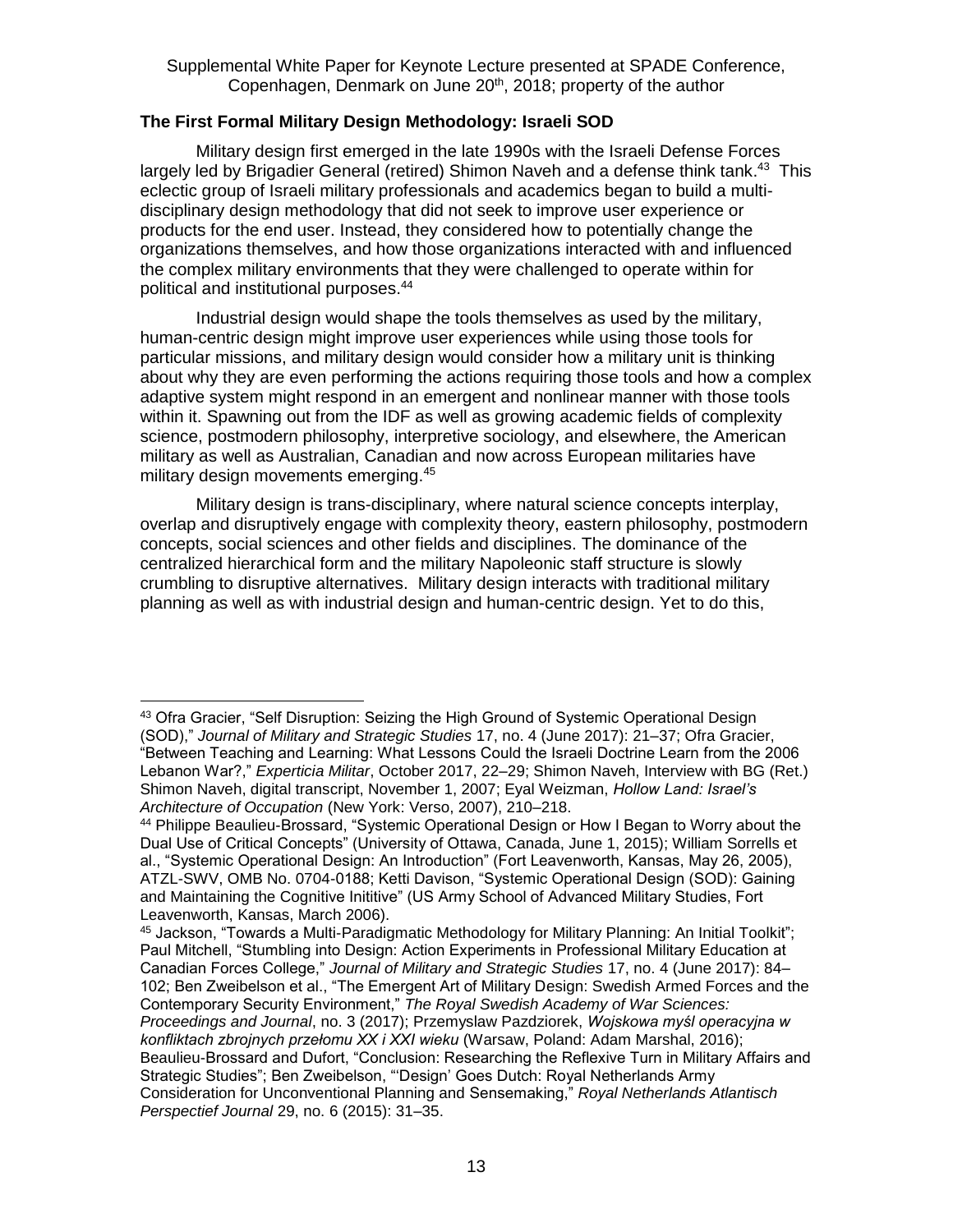military design require military professionals to receive sophisticated education and work for leaders that foster the right conditions and environment for military design to occur.<sup>46</sup>

Currently, militaries are uncertain on who to provide this education to, when in the military career it is most beneficial, what the actual design concepts, language and methodology (or methodologies) ought to be, and how to incorporate it across the legacy military planning system and organizational form (centralized hierarchy) so that disruptive thinking benefits the organization instead of damaging it.<sup>47</sup>

# **Design Discipline Interplay, Overlap and Tensions:**

In the below graphic, industrial, human-centric, and military design disciplines are arrayed within a Venn diagram using primary colors as a metaphor to illustrate crossdisciplinary design interactions. Here, the various tensions, overlap as well as interplay are presented in one way to frame this broad and multi-disciplinary design community of practice concerning military applications.

Referring to the Venn diagram below, the purple zone is the interaction between industrial design and military design, where new hardware as well as software provide that necessary combination of new concepts and tools. Militaries invest in manufacturing process improvement methodologies (Six Sigma for example) and quality management processes to improve the interplay between industrial design processes and military design emergent needs.

<sup>46</sup> Ben Zweibelson, Aaron Jackson, and Simon Bernard, "Teachers, Leave Them Kids Alone: Debating Two Approaches for Design Education in Military Organizations," *Blue Knight Review* Special Issue 2018, no. 2 (January 27, 2018), http://www.cmrsj-rmcsj.forces.gc.ca/cb-bk/artart/2018/art-art-2018-4-eng.asp.

<sup>47</sup> Ben Zweibelson et al., *Over the Horizon Podcast 5 – Designing Future Security: An International Roundtable on the Military Design Movement*, ITunes or Soundcloud, Over the Horizon Podcast Series, accessed February 12, 2018,

https://overthehorizonmdos.com/2018/02/12/podcast-5-designing-future-security-an-internationalroundtable-on-the-military-design-movement/; Christopher Paparone, "Design and the Prospects of a Design Ethic," *Small Wars Journal*, March 4, 2011, 1–8; Martin, "Deniers of 'The Truth': Why an Agnostic Approach to Warfare Is Key."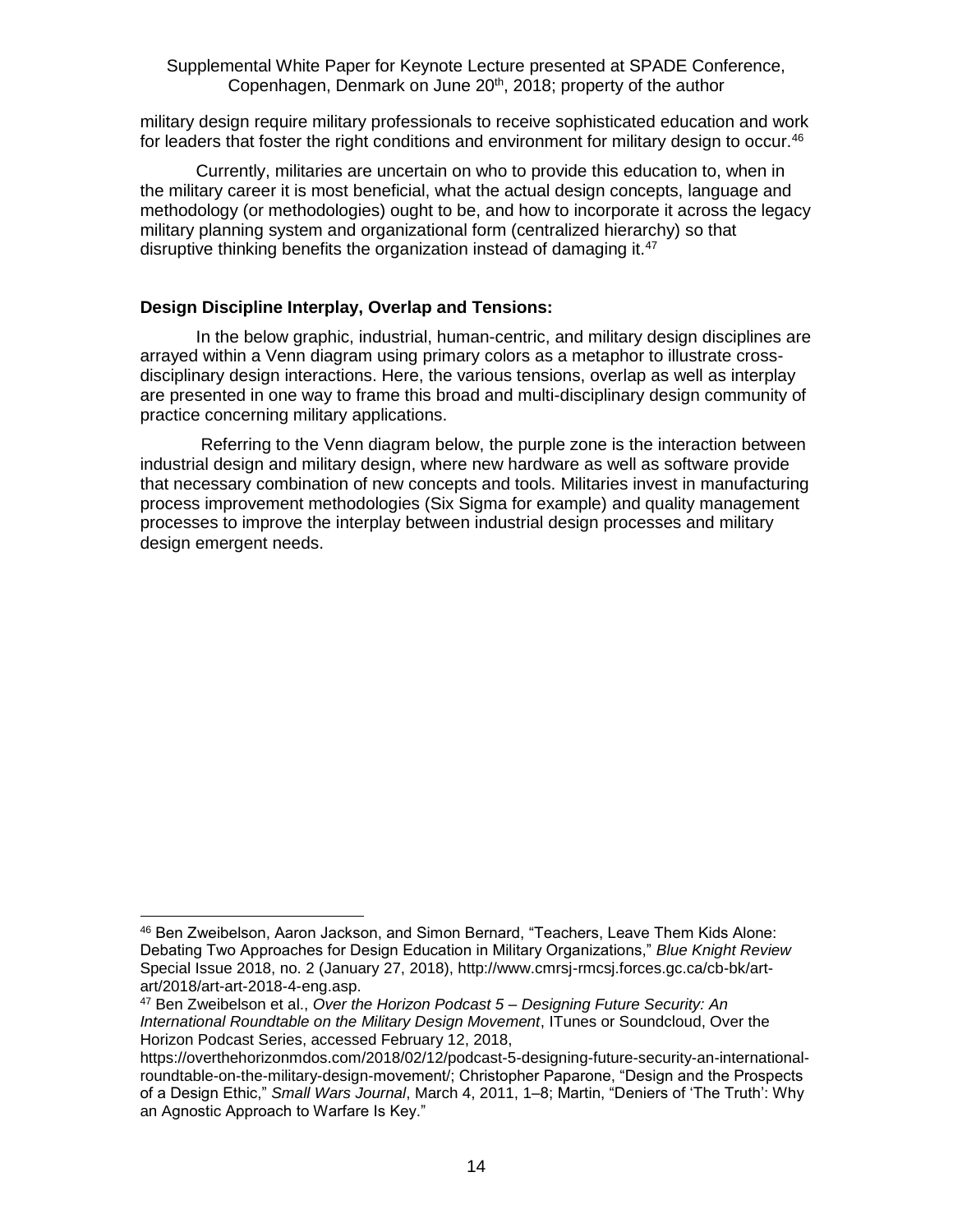#### Figure 2: Design Interdisciplinary Tensions, Overlap and Interplay



The orange zone between military design and human-centric design features flexibility in design applications, where product preferences weigh in for marketing and consumption as well as organizational identity. Here, the various camouflage patterns between services offers a useful example. The U.S. Army initially sought the USMC digital pattern, however the USMC wanted to keep that pattern specific to Marines only as a way to distinguish Marines from other service members. Thus, there is a tension between the effectiveness of camouflage with unit or service-specific goals associated with identity and ritual. If the USMC digital pattern was possibly the superior camouflage pattern, the desire to keep that service-exclusive might cause the US Army to adapt an inferior pattern in order to pursue similar service identity concerns.

For an interesting intersection between HCD and military design, consider nonlethal opportunities in equipment, techniques and strategies. The non-lethal interest by land forces increased significantly in the mid-2000s due largely to the insurgencies in Iraq and Afghanistan, where militaries learned that they could not "kill their way out" of those missions. General McChrystal's famous "10-2 equals 12" COIN slogan helped illuminate this tension, where non-lethal activities finally became seen as peer equivalents in military operations with the traditionally dominant lethal line of effort. When the ability to accomplish significant military aims in a conflict environment are reached with non-lethal activities instead of lethal ones is a strong example where empathy and human-centric design along with military design forges an important relationship.

The central overlapping zone (creating the brownish blend of all primary colors) where all three design processes occur simultaneously is perhaps the most significant design context for us to consider. In today's complex and amorphous conflict zones, a blending and emergent stew of military design, industrial design and human-centric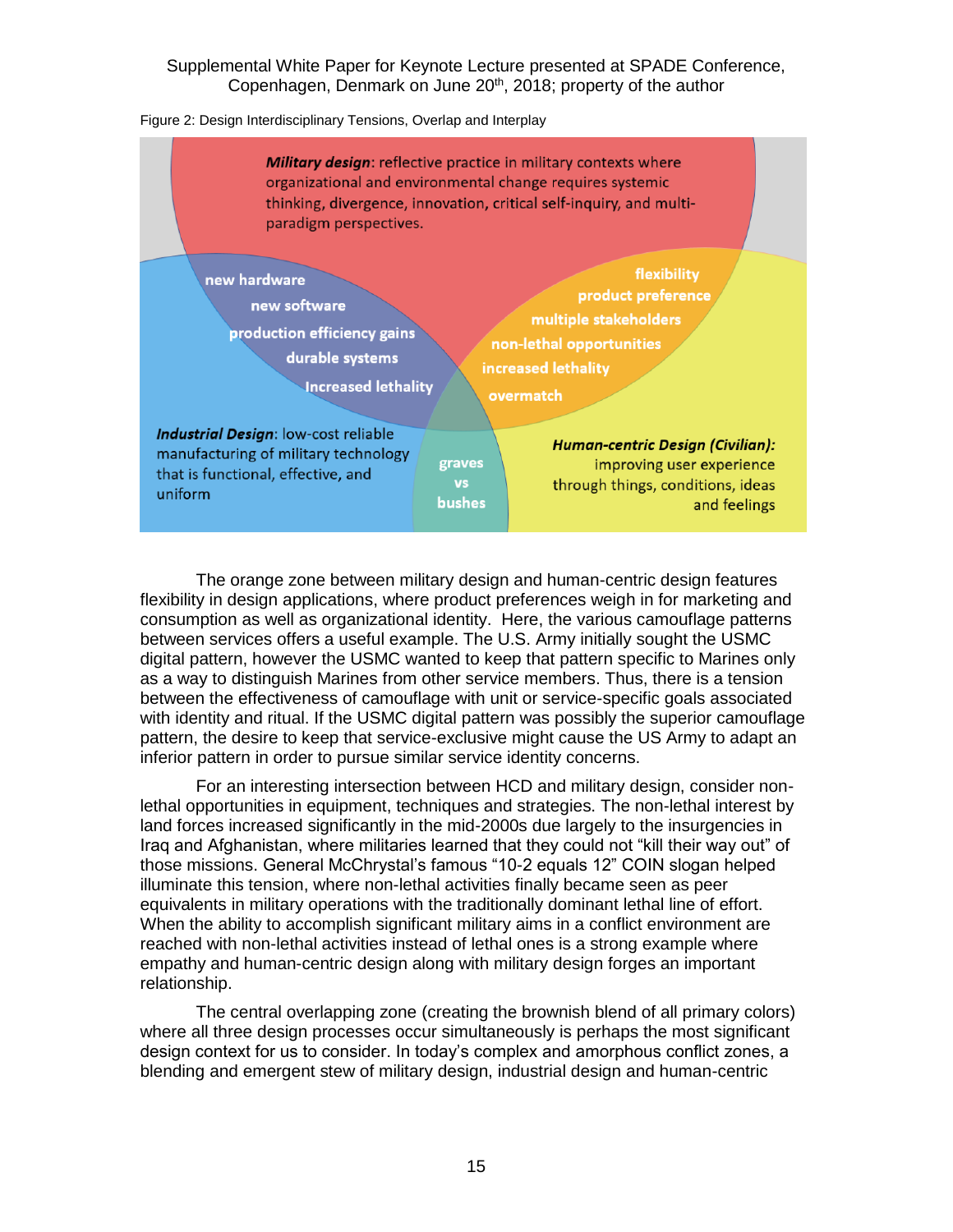design continue to grow like crab grass, weeds, or potato roots.<sup>48</sup> There is no center; there is no location that cannot combine and interact with another….and if one attempts to sever one part it only creates more opportunity to spread in a new direction. Welcome to rhizome-inspired warfare.

# **Broad Overview of Military Design Movements Today:**

There are many different military design movements out there currently, with an interesting tangled web of interrelationships, influences, shared concepts, as well as unique and sometimes quite exclusive concepts paired with cultural elements of that military organization and how it prefers to interact with complex reality.

Industrial and human-centric design provided significant groundwork and inspiration for military design through the  $20<sup>th</sup>$  century. In the late 1990s, the Israeli Defense Force developed the first formal military design methodology as well as the deliberate integration of this concept into practice prior to the 2006 Lebanon War. Termed 'systemic operational design' or 'SOD', it was a challenging if not rather cryptic combination of postmodern philosophy, non-western concepts, complexity theory, and dense poetic language. This sophisticated form of military design tended to confuse many that attempted to interpret it from inside as well as outside the IDF.<sup>49</sup>

SOD was quite disruptive and unique; militaries such as the American and Australian Armies took notice as their traditional counter-insurgency problem-solving methodologies proved insufficient or irrelevant in the first decade of the  $21<sup>st</sup>$  century in Iraq and Afghanistan. Soon, the Australian and American Armies began developing their own design methods after experimenting with limited forms of Israeli SOD.<sup>50</sup> The integration of complexity theory into military practice also influenced these institutions in similar ways. The American Army's interpretation of design remains quite problematic due to the indoctrination of it as well as the reductionism into a uniform planning tool shackled to the existing dominant planning techniques.<sup>51</sup> The British took a slightly nuanced approach that lacks many design terms as well as even a set methodology,

 <sup>48</sup> Gilles Deleuze and Felix Guattari, *A Thousand Plateaus*, trans. Brian Massumi (Minneapolis: University of Minnesota Press, 1987); Davison, "Systemic Operational Design (SOD): Gaining and Maintaining the Cognitive Inititive"; Patricia Pisters, ed., *Micropoletics of Media Culture: Reading the Rhizomes of Deleuze and Guattari* (Amsterdam: Amsterdam University Press, 2001).

<sup>49</sup> Weizman, *Hollow Land: Israel's Architecture of Occupation*, 185–220; Eyal Weizman, "Walking through Walls: Soldiers as Architects in the Israeli/Palestinian Conflict" (Arxipelago of Exception: Sovereignties of extraterritoriality, CCCB, Barcelona, Spain: self-published, 2005); Gracier, "Between Teaching and Learning: What Lessons Could the Israeli Doctrine Learn from the 2006 Lebanon War?"

<sup>50</sup> Alex Ryan, "A Personal Reflection on Introducing Design to the U.S. Army," *The Medium* (blog), November 4, 2016, https://medium.com/the-overlap/a-personal-reflection-on-introducingdesign-to-the-u-s-army-3f8bd76adcb2; Alice Butler-Smith, "Operational Art to Systemic Thought: Unity of Military Thought," in *Cluster 3* (Hybrid Warfare: New Ontologies and Epistemologies in Armed Forces, Canadian Forces College, Toronto, Canada: unpublished- Canadian Forces College internal document, 2016), 1–5; Philippe Beaulieu-Brossard, "Encountering Nomads in Israel Defense Forces and Beyond" (University of Ottawa, Canada, 2016); Shimon Naveh, "The Australian SOD Expedition: A Report on Operational Learning" (Unpublished manuscript, December 10, 2010).

<sup>51</sup> Shimon Naveh, "Beware of the Power of the Dark Side- The Inevitable Coupling of Doctrine and Design", Interview by Ofra Graicer, *Experticia Militar* (July-October 2017).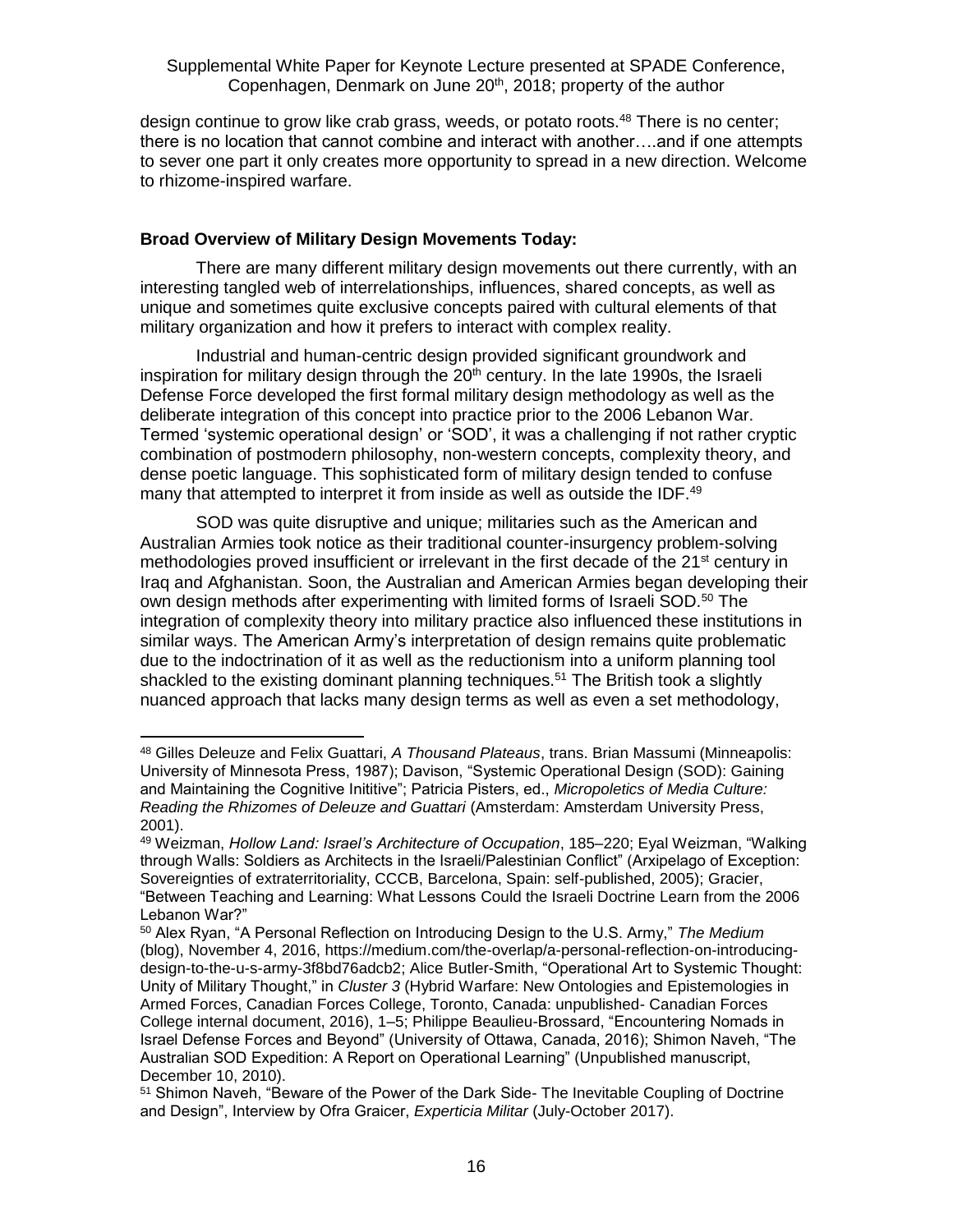however British military doctrine on decision-making, understanding and complexity from 2011 through the present began to integrate many design processes, although often in tacit and implicit ways.<sup>52</sup>

In the last decade, military design has emerged as an international movement where European militaries such as Poland, Sweden, Norway, Romania, the Netherlands, Hungary and others are developing or experimenting with some sort of military design activity. Canada in particular has seized the design initiative for North America by blending multiple design methods from across the military and HCD programs in a custom annual design educational module at their Canadian Forces College.<sup>53</sup> There are military design conferences, formal academic programs from academy level to war colleges, entire special edition journals dedicated to military design, podcasts, blogs, webpages, social media sites, and even military design books. Within the larger international military community of practice, modern (often termed western) Armed Forces represent well trained and resourced professionals. Nations that can afford them frequently place those military professionals into some of the most demanding and complex environments imaginable.

# **Military Design: Enabling Innovation and Reflective Practice:**

Military organizations rely upon divergent and convergent cognitive processes. Further, militaries operate in structured (formal) and unstructured (informal) ways. When maverick military thinkers are able to innovate and greatly influence the transformation of the military institution such as when a Napoleon or other visionary arrives on the stage, we place them in the upper left quadrant. These rare individuals exist in all disciplines and are the game-changers of the world, yet they are random and infrequent.

One cannot simply wait around for the next brilliant leader or thinker to arrive, and often when they do the larger institution is unable to recognize them at first or realize the change they are ushering in. Militaries are better established to groom professionals to thrive in the lower right quadrant in the below graphic, where the formal military education system generates convergent thinkers able to produce uniform, reliable and predictive models that reinforce shared values as well as institutionally sanctioned best practices. Most, although not all military design programs are really trying to create a new group of military professionals that thrive in divergent thinking processes.

<sup>52</sup> Ministry of Defence Development, Concepts and Doctrine Centre, *Joint Doctrine Publication 04: Understanding* (Shrivenham, Swindon, United Kingdom: Ministry of Defence, Shrivenham, Wiltshire, United Kingdom, 2010); United Kingdom Ministry of Defence, *Joint Doctrine Note 3/11: Decision-Making and Problem Solving: Human and Organisational Factors* (Shrivanham, Wiltshire, United Kingdom: Development, Concepts and Doctrine Section of the United Kingdom Defence Staff, 2011), www.mod.ik/dcdc.

<sup>53</sup> Paul Mitchell, "Stumbling into Design: Teaching Operational Warfare for Small Militaries in Senior Professional Military Education" (Canadian Forces College, Toronto, Canada, 2015), https://www.doria.fi/bitstream/handle/10024/117634/MITCHELL%20Paul\_poster\_Designing%20D esign,%20Teaching%20Strategy%20and%20Operations%20for%20Small%20Militaries.pdf?sequ ence=2.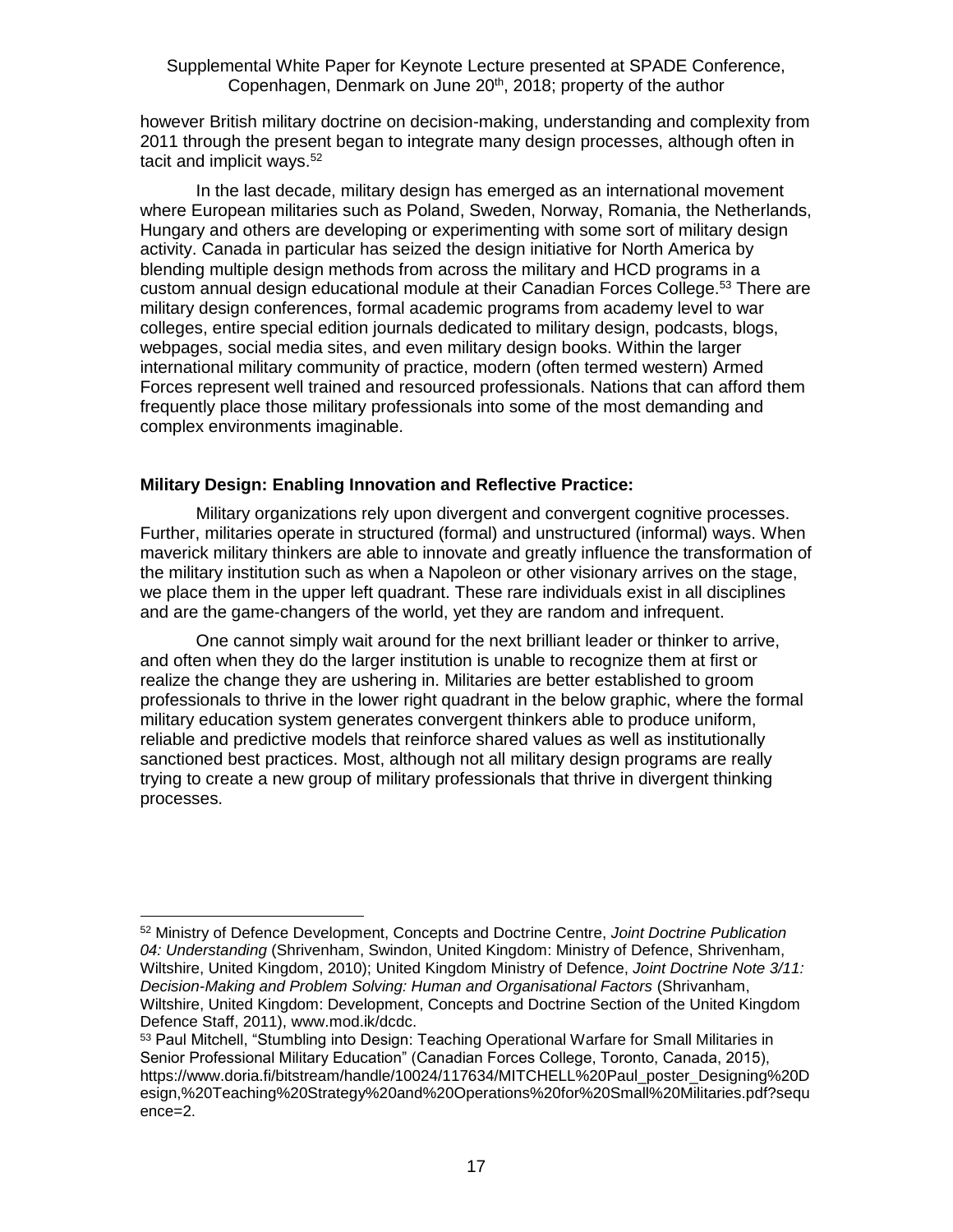

Figure 3: Military Design- Enabling Innovation and Reflective Practice

To generate large enough groups of these thinkers, a military should structure it with some sort of professional school as well as a methodology, specialized language and concepts so that this new design 'community of practice' can communicate as well as innovate. Further, they must complete the illustrated green arrow; they must enable and assist the mavericks and visionaries of a military institution so that military planners can understand the oncoming change, and implement it productively into the set practices of the larger military institution. Lastly, designers as reflective practitioners can see when some planning practices become canonized or ritualized into superstition, where the original logic of a military practice is lost and the action is an unstructured and unquestioned institutional behavior that actually harms the organization.<sup>54</sup>

#### **Conclusion:**

The military design movement is confronting the biggest institutional and contextual challenges of the  $21<sup>st</sup>$  century as human civilization enters this post-Industrial World of increased complexity and sophistication. Previous linear and rather mechanical

 $\overline{a}$ <sup>54</sup> For example, in the military the physical fitness belt is the hallmark of ritualized behavior in that originally, it was used in low-visibility conditions to prevent soldiers from being struck by vehicles. It now has become an item of conformity on many military bases in combat zones, where Sergeants Majors and senior leaders patrol the barracks ready to correct any personnel not wearing their PT belt in broad daylight because it is part of the established uniform…even though it does not prevent vehicle accidents and potentially increase other risks in combat zones. Rituals are useful until they are not; except the nature of a ritual is it becomes off-limits for critical inquiry.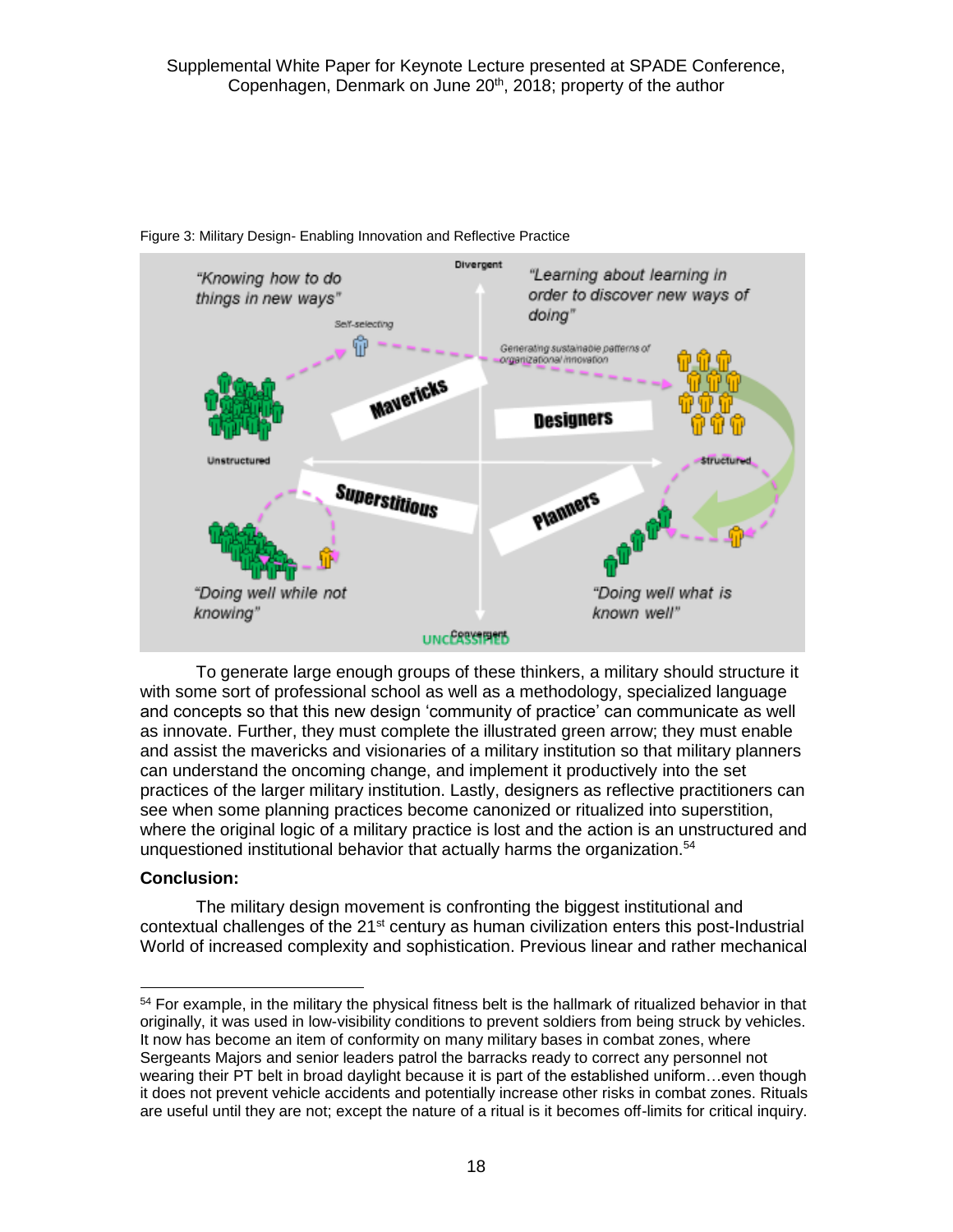decision-making methodologies have run their course, yet linger within military doctrine as well as culturally and through ritualization within all modern militaries. Militaries are frequently unable to drop favored tools both cognitively and literally, and more significantly militaries lack the reflective practice necessary to appreciate when these mental models are distorting the very understanding of reality as it emerges.

Of the evolution of humanity's increasingly sophisticated engagement with the tangible and intangible, the tacit and the explicit, and the physical and the socially constructed, the flow of ideas and the manipulation of objects to humanity's advantage has been expressed in various design disciplines. Industrial design commenced with the Industrial Revolution and the collision of skilled artisans with mass manufacturing, while human-centric design later emerged from the paradox of creating highly effective designs that failed to account for deeply contextual, subjective and social aspects of an increasingly complex reality. In the last generation of perpetual military conflict across the globe, militaries have gradually and often independently developed their own methodology of military design that seeks to enable divergent thinking, critical reflection, and set conditions for innovation within decidedly military contexts. Meanwhile, the very term 'design' has now become a confusing blur of vastly different meanings, associations, tribes and affiliations.

When framing the challenges for military leadership attempting to work design and traditional planning into a cohesive organizational rhythm, I offer the following metaphor. Consider the tensions confronting military leadership with that of the demands of running an orchestra performance while also fostering musical innovation in a jazz improvisation session across the street from the orchestra. The conductor uses sheet music, rehearsals, and convergent processes to move the orchestra members towards a highly reliable, uniform and predictable organization that prepares and performs beautiful music to concert-goers. Yet the conductor is also the composer, and when seeking inspiration for the next great symphony to inspire concert-goers without simply repeating previous works, the conductor must depart the concert hall.

If across the street from the concert hall there was a small jazz club, outside might sit some musicians jamming together without any sheet music or conductor at all. The musicians in this context create, experiment, fail, and develop novel sounds towards contributing something innovative that challenges and even disrupts the audience in order to express different ideas in meaningful ways. It is here where the conductor visits to experience divergence, experimentation, and cycles of critical and creative interactions. When the improvisation strikes a sound that inspires the conductor, he or she may return to writing a new symphony to direct the orchestra inside the concert hall. This is the tension as well as the iterative process that a military leader must cycle through concerning military planning and military design.

While there are many options for military education, training, schooling and practice on the linear and mechanical planning side of the street, militaries today lack those same options on the innovation side of this metaphor. The broader military design movement is a generation-long effort to create new methodological structures for military education, practice, and doctrine for filling these voids as well as potentially disrupting traditional military forms that no longer are relevant or sufficient for today's complex challenges. Unlike most civilian counterparts, the military professional faces additional institutional challenges in the strong military cultural impacts upon the institution, the preferred military paradigm, and the gradual ritualization of best practices as well as the dominance of objectivity-centric and analytical optimization over alternatives. It is within these tensions and complex web of institutional challenges that current military design